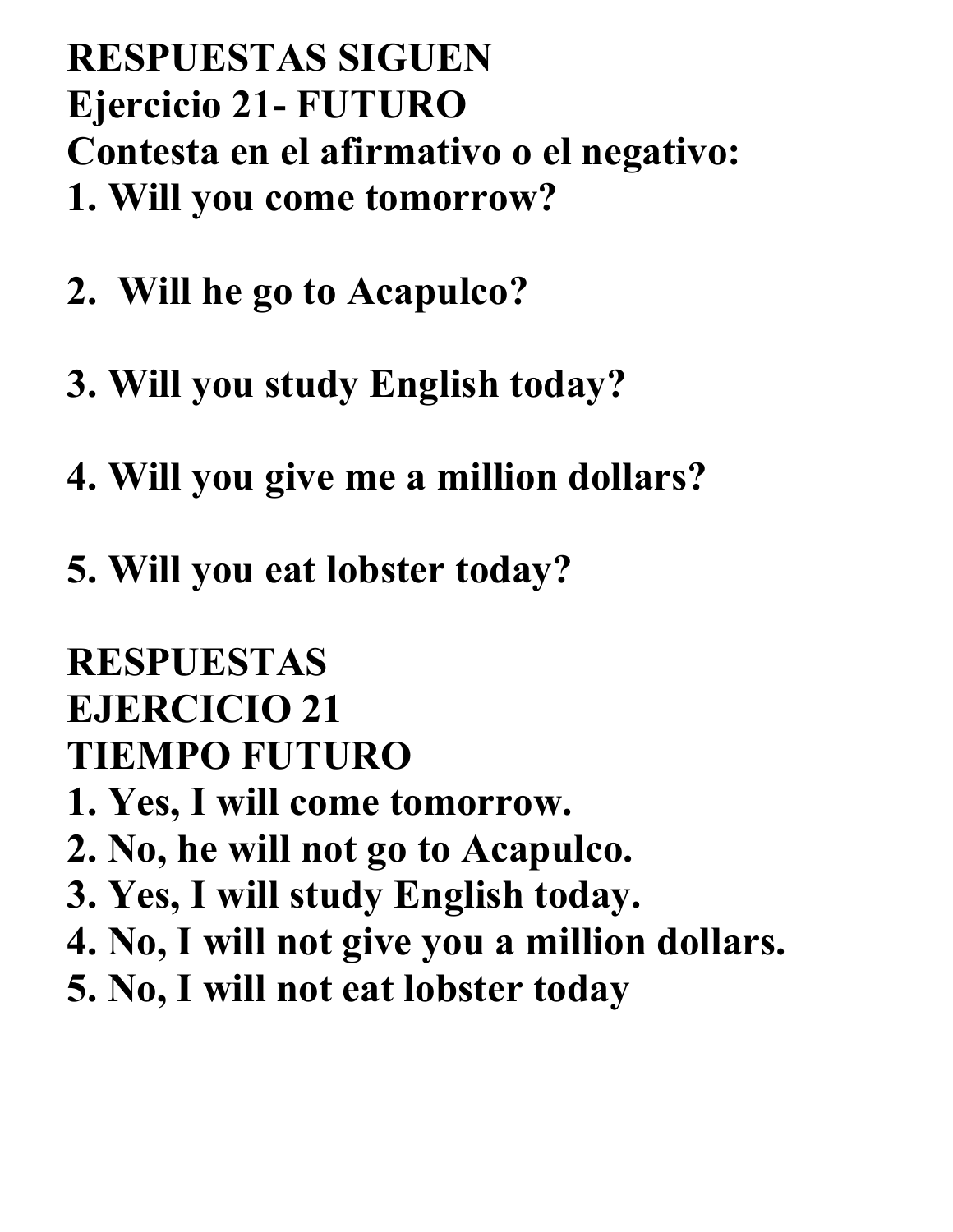#### **EJERCICIO 22 Translate:**

- **1. Lee la palabra.**
- **2. Escribe en inglés.**
- **3. Haz el trabajo.**
- **4. Repite despues de me.**
- **5. Dime en español.**
- **6. No hablan.**
- **7. Saca un lapíz.**
- **8. No guarda el papel.**
- **9. Vaya al pízaron.**
- **10. Ven aquí.**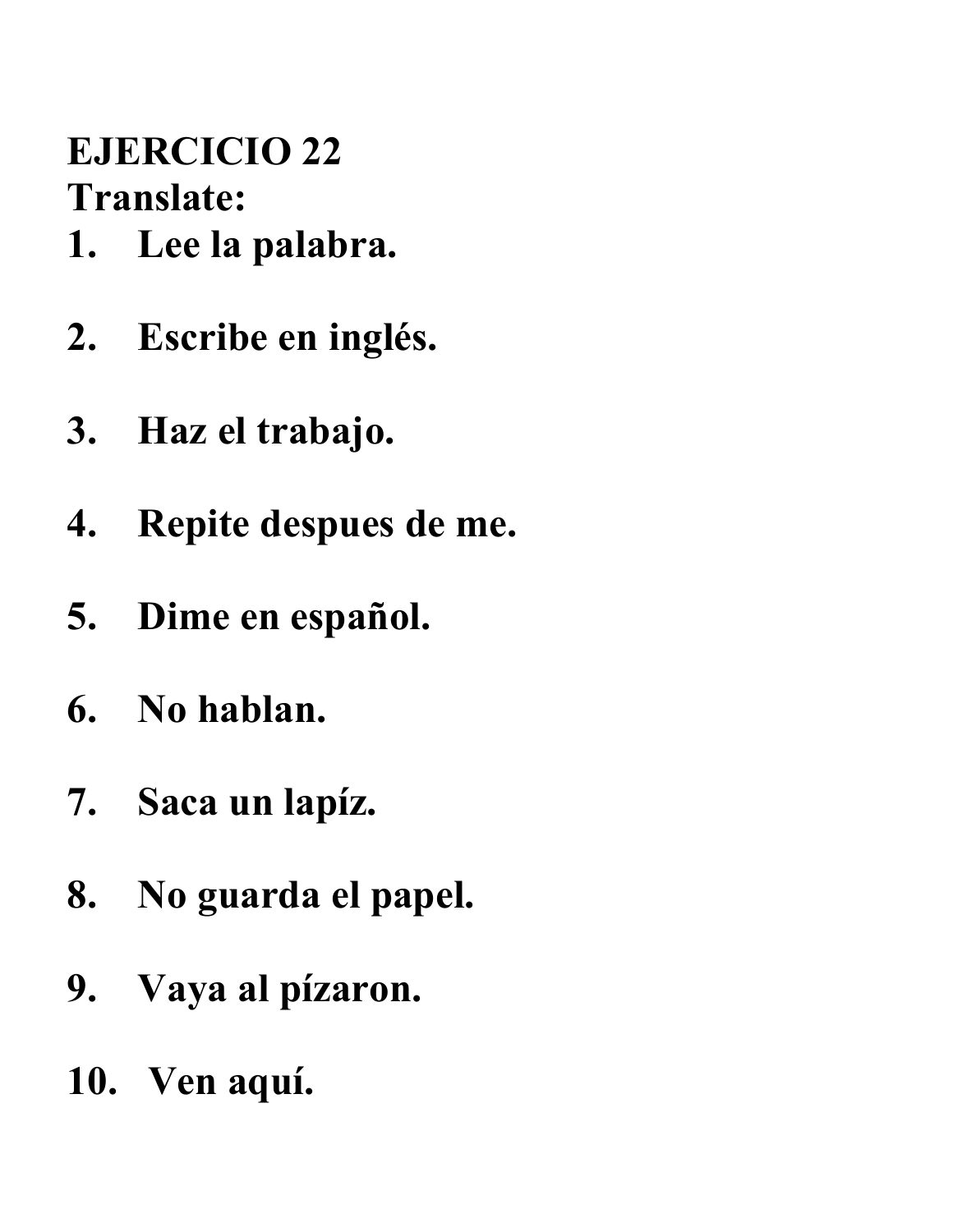- **11. Listen to me.**
- **12. Sit here, please.**
- **13. Read the answer.**
- **14. Don't change the word.**
- **15. Don't copy the sentence.**

# **RESPUESTAS EJERCICIO 22 - IMPERATIVOS**

- **1. Read the word.**
- **2. Write in English.**
- **3. Do the work.**
- **4. Repeat after me.**
- **5. Tell me in Spanish.**
- **6. Don't talk.**
- **7. Take out a pencil.**
- **8. Don't put away the paper.**
- **9. Go to the blackboard.**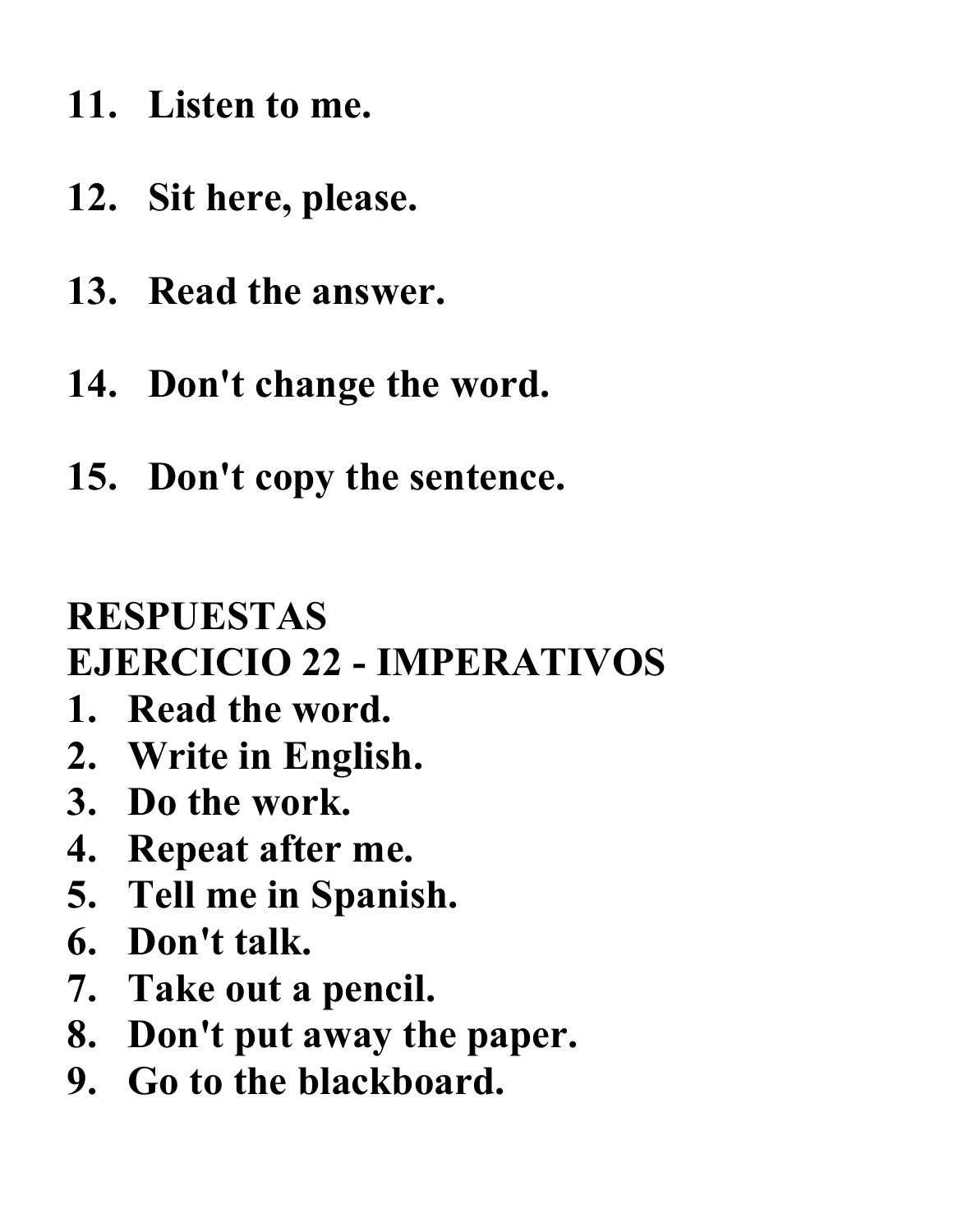- **10. Come here.**
- **11. Escuchame.**
- **12. Sientate aqui, por favor.**
- **13. Lee la respuesta.**
- **14. No cambia la palabra.**
- **15. No copia el enunciado.**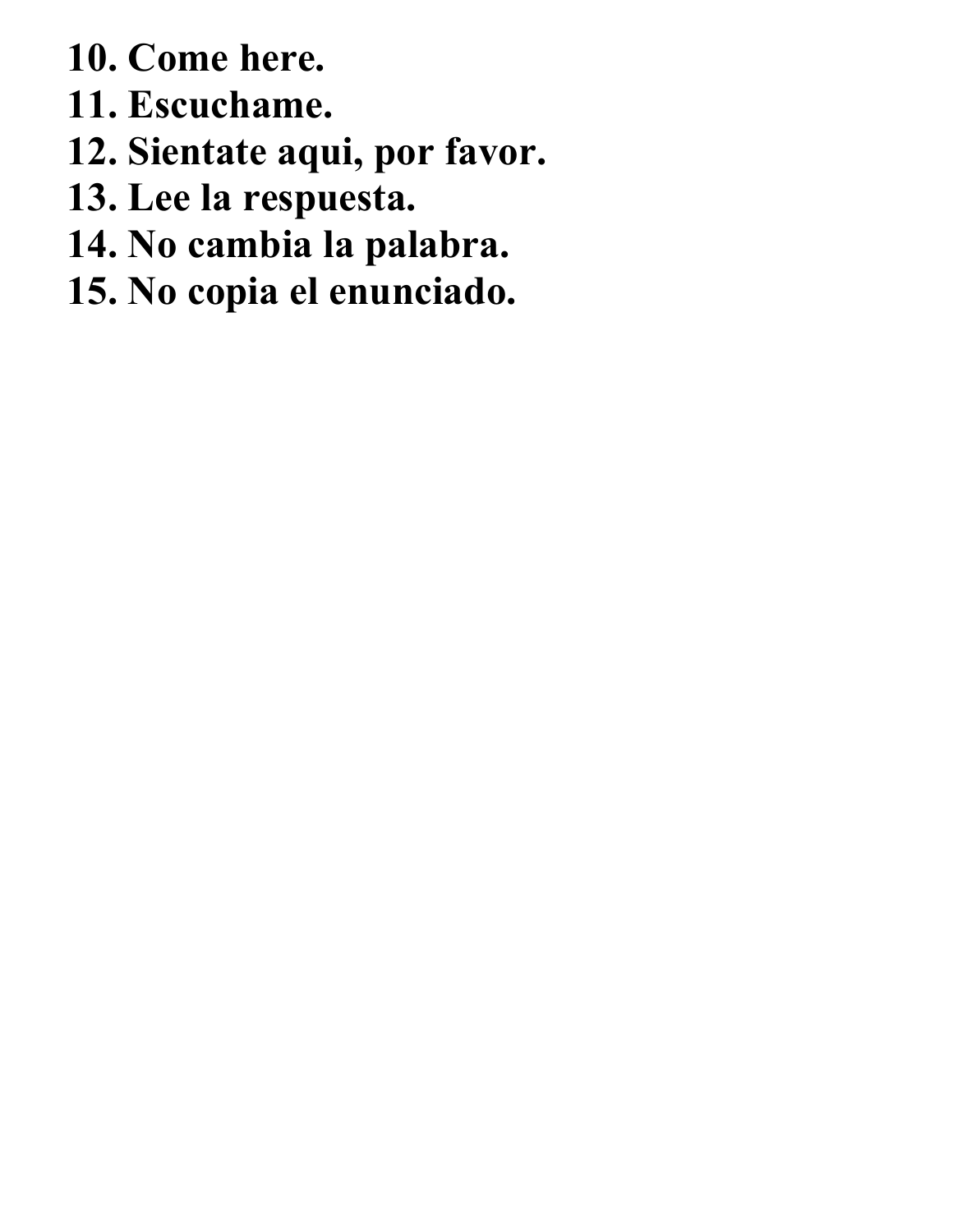# **EJERCICIO 23 Escriba las palabras correctas:**

**1. \_\_\_\_\_\_\_\_\_\_\_ am working. 2. \_\_\_\_\_\_\_\_\_\_\_ you working? 3. He \_\_\_\_\_\_\_\_ not \_\_\_\_\_\_\_\_\_\_\_\_\_ today. (work) 4. \_\_\_\_\_ we going to the movies today? (to be) 5. They \_\_\_\_\_\_\_\_\_ \_\_\_\_\_\_\_\_\_\_\_ lobster. (eat) 6. I \_\_\_\_\_\_ \_\_\_\_\_\_\_ \_\_\_\_\_\_\_\_\_. (read, negativo) 7. \_\_\_\_\_\_\_ you \_\_\_\_\_\_\_\_\_\_\_\_ to my house? (come) 8. When \_\_\_\_\_\_\_ you \_\_\_\_\_\_\_\_\_ to Tijuana? (drive)**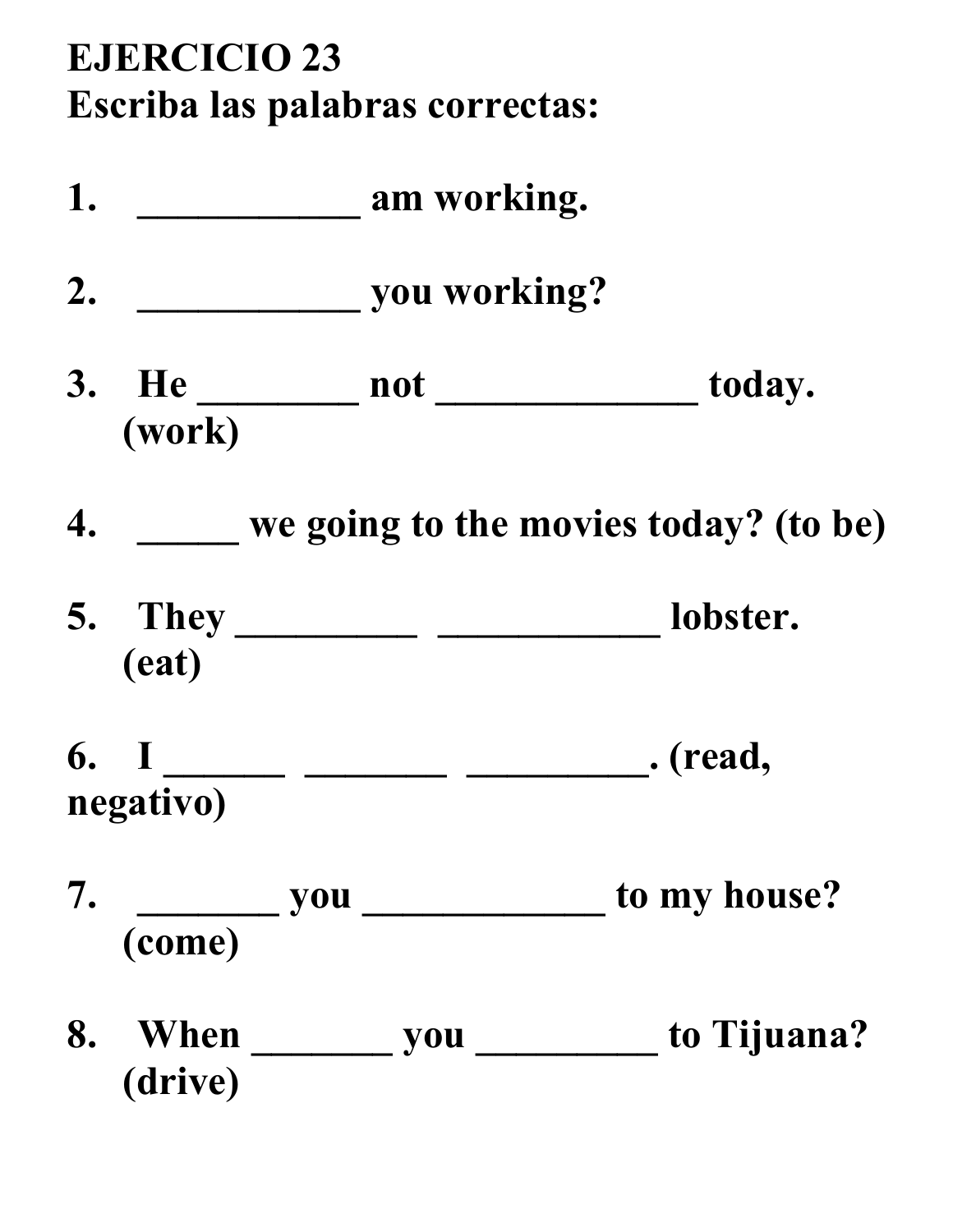|        |                       |                                                                  |  | $(g_0)$ |  |
|--------|-----------------------|------------------------------------------------------------------|--|---------|--|
|        |                       | 11. The teacher said: "All my students ____<br>good today." (be) |  |         |  |
|        | <b>RESPUESTAS</b>     |                                                                  |  |         |  |
|        | <b>Ejercicio 23-</b>  |                                                                  |  |         |  |
|        |                       | <b>TIEMPO PROGRESIVO -</b>                                       |  |         |  |
|        | <b>PRESENTE (ING)</b> |                                                                  |  |         |  |
| 1.1    |                       |                                                                  |  |         |  |
| 2. are |                       |                                                                  |  |         |  |
|        | 3. is  working        |                                                                  |  |         |  |
| 4. are |                       |                                                                  |  |         |  |
|        | 5. are eating         |                                                                  |  |         |  |
|        | 6. am not reading     |                                                                  |  |         |  |
|        | 7. Arecoming          |                                                                  |  |         |  |
|        | 8. aredriving         |                                                                  |  |         |  |
|        | 9. she running        |                                                                  |  |         |  |
|        | 10. are going         |                                                                  |  |         |  |
|        | 11. are being         |                                                                  |  |         |  |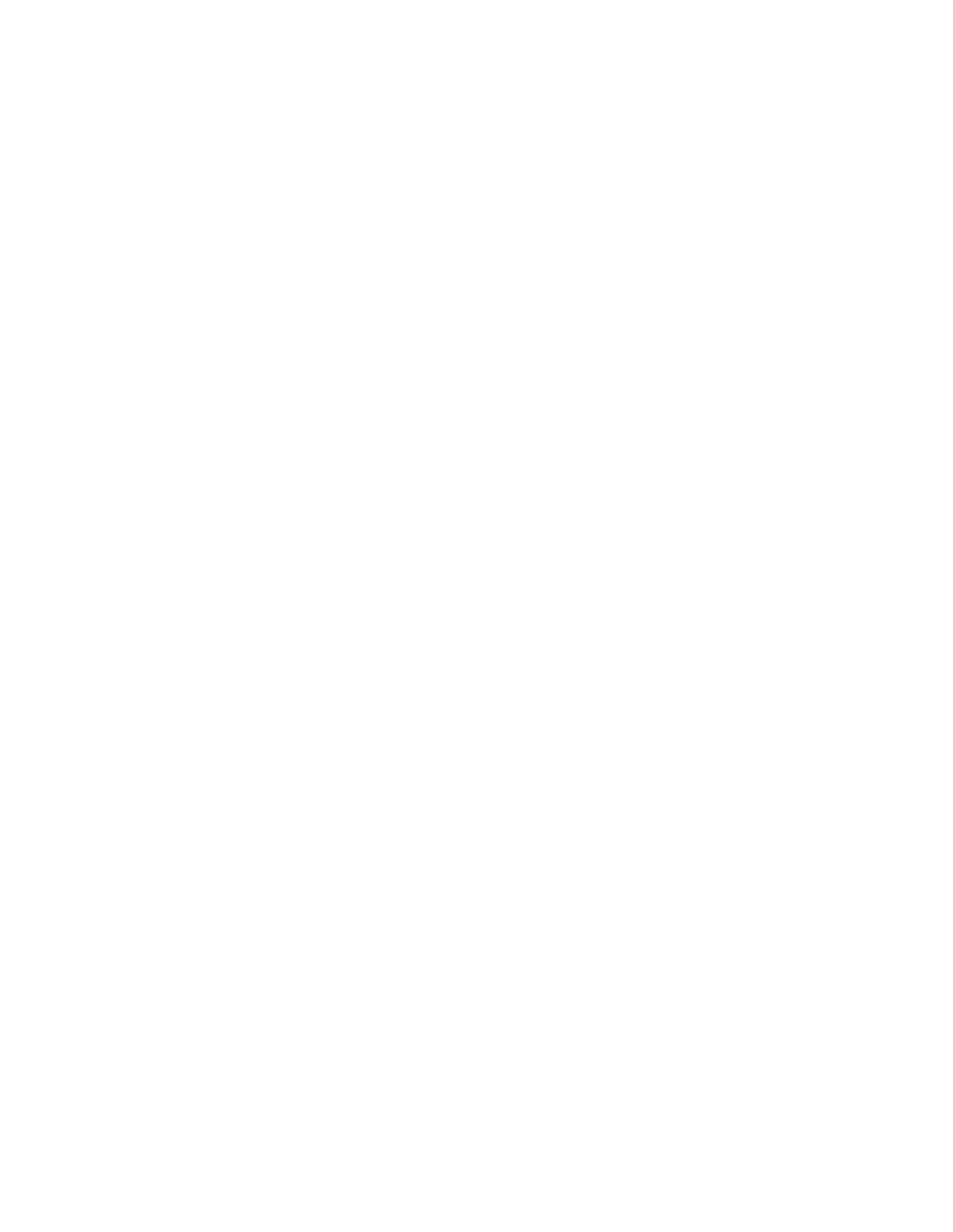**NOTA: El tiempo PRESENT PROGRESSIVE del verbo "go" está usado para hablar del FUTURO.**

**EJERCICIO 24-Escribe las palabras correctas.**

**1. He \_\_\_\_\_\_ not \_\_\_\_\_\_\_\_\_\_\_\_\_\_\_\_ yesterday. (trabajar)** 2. Were <u>\_\_\_\_\_\_\_\_\_\_\_\_\_\_\_\_\_\_\_\_\_\_\_\_\_\_\_</u> to the **beach? (tu, caminar) 3. When \_\_\_\_you \_\_\_\_\_\_\_\_\_\_\_ to Tijuana? (ir) 4. I \_\_\_\_\_\_ \_\_\_\_\_\_\_ \_\_\_\_\_\_\_\_\_\_\_\_ the television. (negativo, mirar) 5. \_\_\_\_\_\_\_\_ you \_\_\_\_\_\_\_\_\_\_\_\_\_ to say something? (ir) 6. Marco was \_\_\_\_\_\_\_\_\_\_ bad yesterday. (estar)**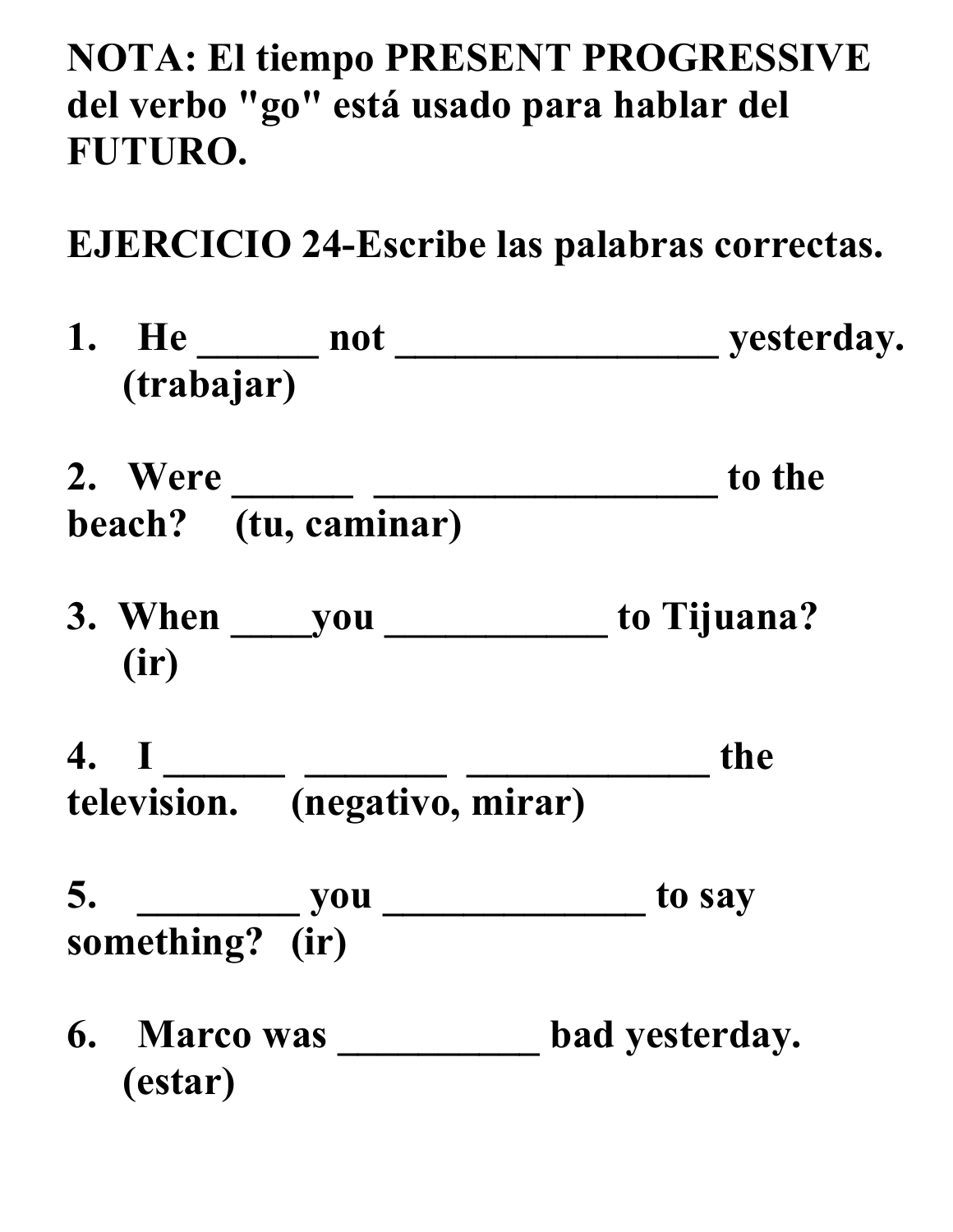- **7. I \_\_\_\_\_ \_\_\_\_\_\_\_\_ down the street. (walk)**
- **8. \_\_\_\_\_\_\_\_ they \_\_\_\_\_\_\_\_\_\_\_\_ English? (study)**
- 9. We \_\_\_\_\_\_\_\_ \_\_\_\_\_\_\_\_\_\_ \_\_\_\_\_\_\_\_\_ beans. **(eat, negativo)**
- **10. Why \_\_\_\_\_ they \_\_\_\_\_\_\_\_\_\_ English? (study)**

# **RESPUESTAS EJERCICIO 24 PASADO**

- **1. was working**
- **2. you walking**
- **3. were going**
- **4. was ... not**
- **5. were going**
- **6. being**
- **7. was walking**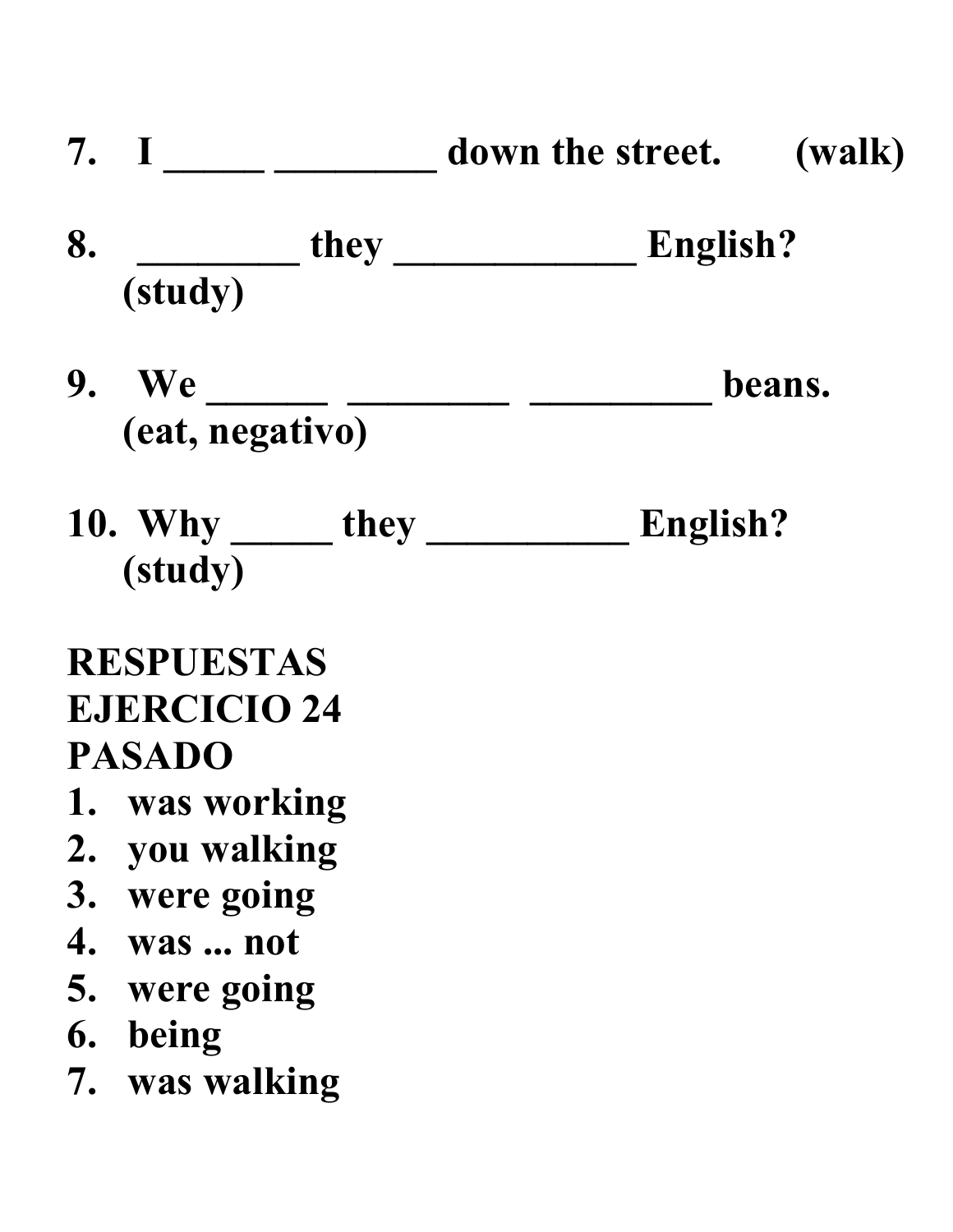- **8. were studying**
- **9. were not watching**
- **10. were studying**

## **EJERCICIO 25 Escribe las palabras correctas.**

**1. Will you \_\_\_\_\_\_\_\_\_ \_\_\_\_\_\_\_\_\_\_\_\_\_\_\_\_ tomorrow? (salir)**

2. I \_\_\_\_\_\_\_\_\_ \_\_\_\_\_\_ be leaving tomorrow **(negativo), but I \_\_\_\_\_\_\_\_\_ \_\_\_\_\_\_\_ \_\_\_\_\_\_\_\_\_\_\_\_\_ in two days. (salir)**

**3. \_\_\_\_\_\_\_\_\_ you \_\_\_\_\_\_\_\_ \_\_\_\_\_\_\_\_\_\_\_\_ dinner? (comer)**

**4. They \_\_\_\_\_\_\_\_ \_\_\_\_\_\_\_\_\_\_ \_\_\_\_\_\_\_\_\_\_\_\_ tomorrow. (trabajar)**

5. \_\_\_\_\_\_\_\_\_ you \_\_\_\_\_\_\_\_\_\_\_\_ \_\_\_\_\_\_\_\_\_\_\_ to clean **my house on Wednesday or on Thursday?(venir)**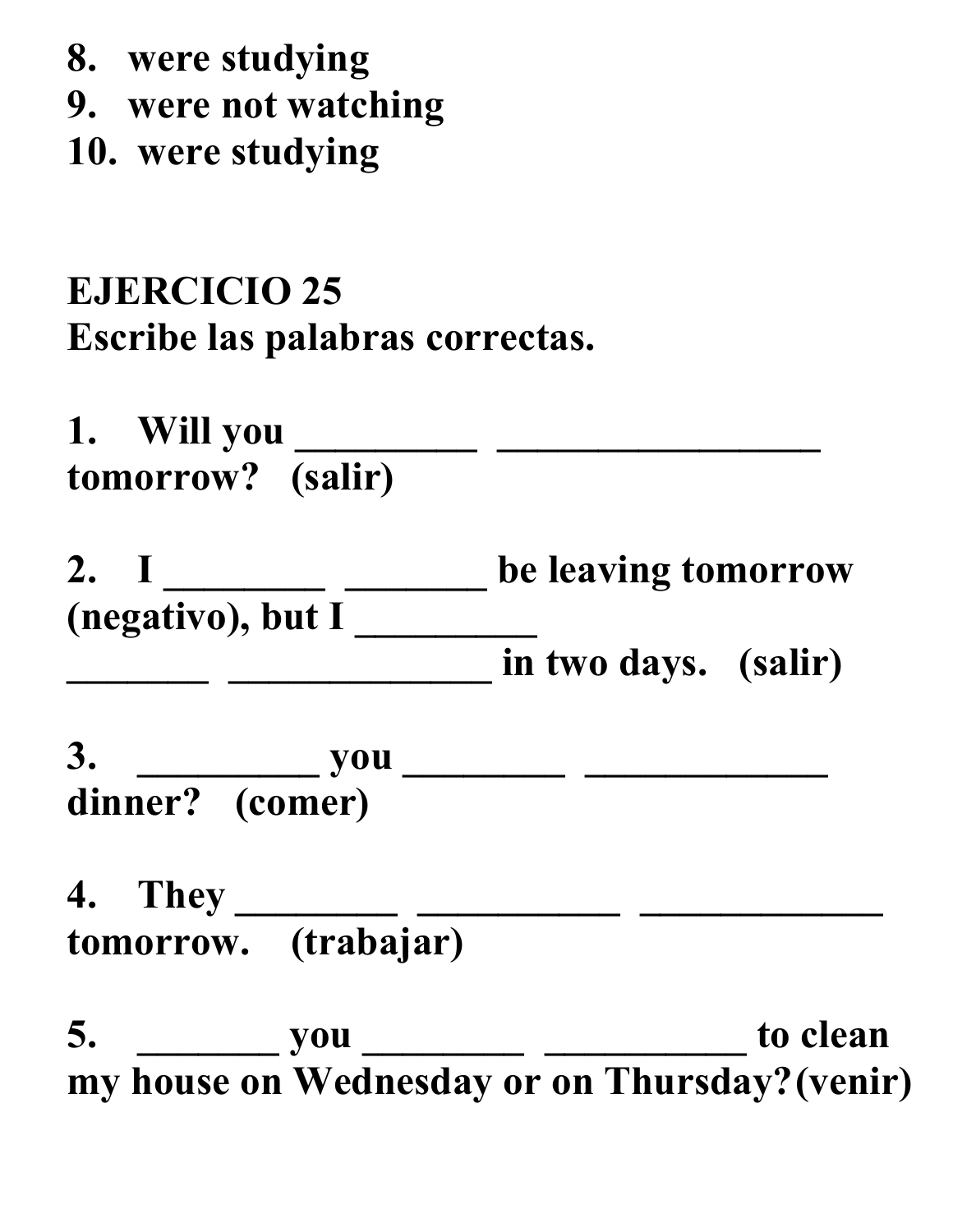**6.** John \_\_\_\_\_\_\_ \_\_\_\_\_\_ \_\_\_\_\_\_ \_\_\_\_\_\_\_\_\_ **tomorrow. (trabajar, negativo)**

**7. I \_\_\_\_\_ \_\_\_\_\_ \_\_\_\_\_ \_\_\_\_\_ the piano tomorrow at the auditorium. (tocar, negativo)**

- **8. \_\_\_\_\_\_\_\_\_ he \_\_\_\_\_\_ \_\_\_\_\_\_\_\_\_\_\_ a car? (manejar)**
- **9.** No, he \_\_\_\_\_\_\_\_\_ \_\_\_\_\_\_\_ be \_\_\_\_\_\_\_\_\_\_\_\_ a car. **(manejar)**
- 10. He \_\_\_\_\_\_\_\_\_\_\_\_\_\_\_\_\_\_\_\_\_\_\_\_\_\_\_\_\_\_\_\_\_\_by bus. **(arrive)**

## **RESPUESTAS EJERCICIO 25 FUTURO**

- **1. be leaving**
- **2. will not**
- **3. will..be..eating**
- **4. will be working**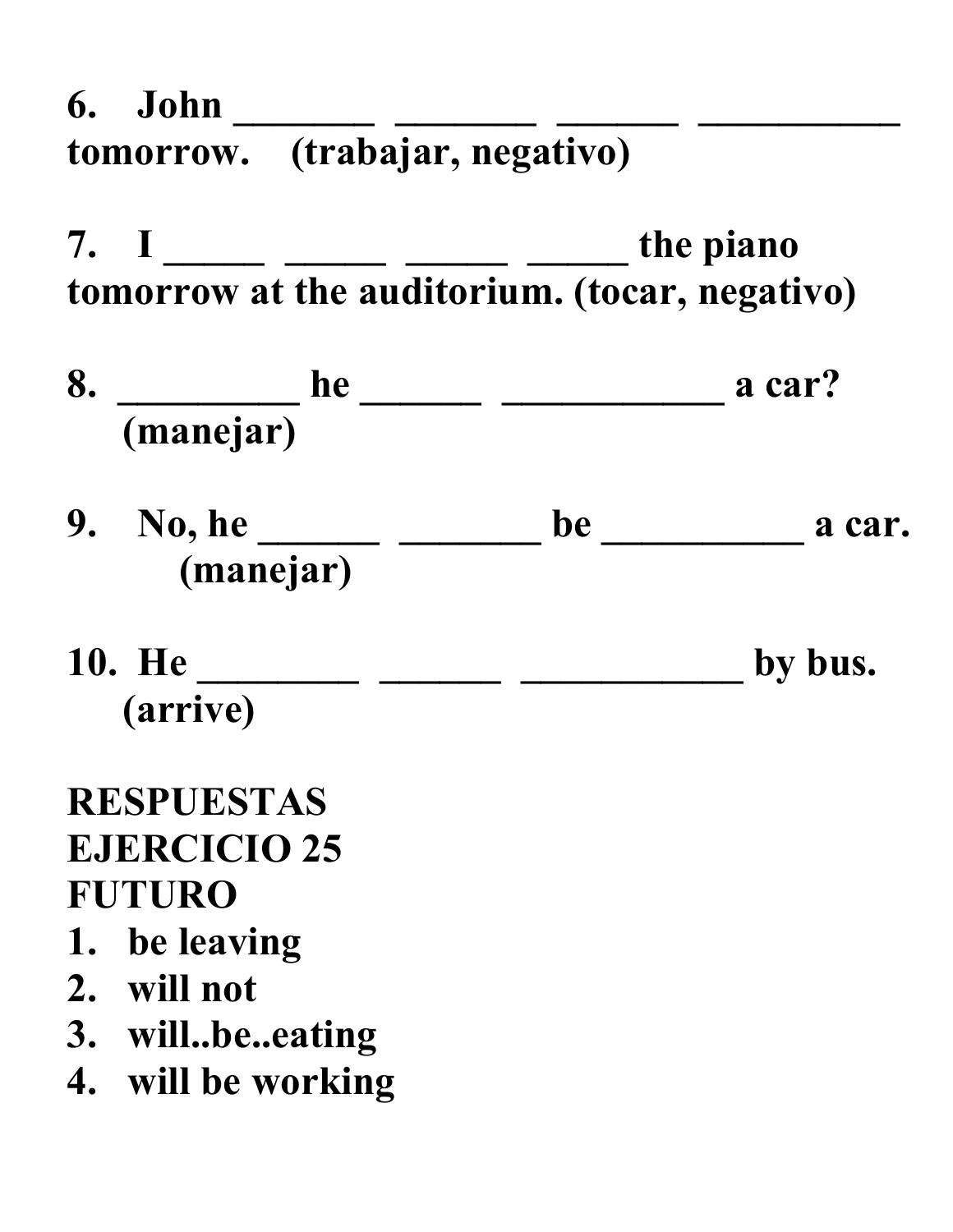- **5. will..be coming**
- **6. will not be working**
- **7. will not be playing**
- **8. will not be driving**
- **9. will not..driving**
- **10. will be arriving**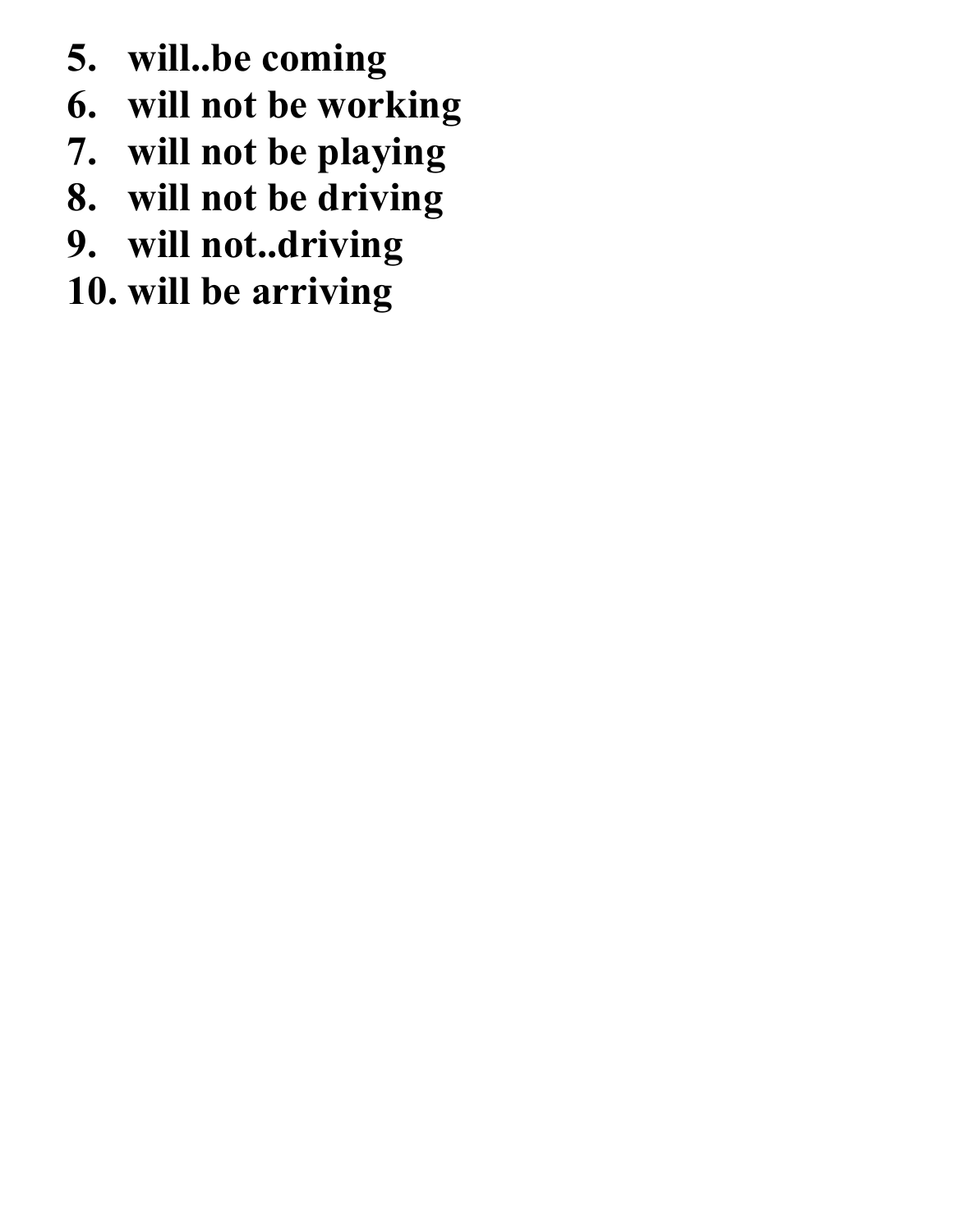# **EJERCICIO 26 Traduce al español:**

**I was fishing on the beach one day, but I was not catching any fish. An old man was walking on the beach and he said: You will not be catching any fish today because you are using the wrong bait on your hook.**

**"What must I use?" I asked.**

**"I will tell you tomorrow," he replied as he was walking away.**

**TRANSLATE el cuento anterior y ANSWER las siguientes preguntas con enunciados completos.**

**Your translation: (Su traducción)**

## **RESPUESTA EJERCICIO 26 -Traduccion:**

**Yo estaba pescando en la playa un dia, pero no estaba atrapando ningún pez. Un viejo estaba caminando en la playa y dijo: No vas estar atrapando ningún pez hoy porque tu estas**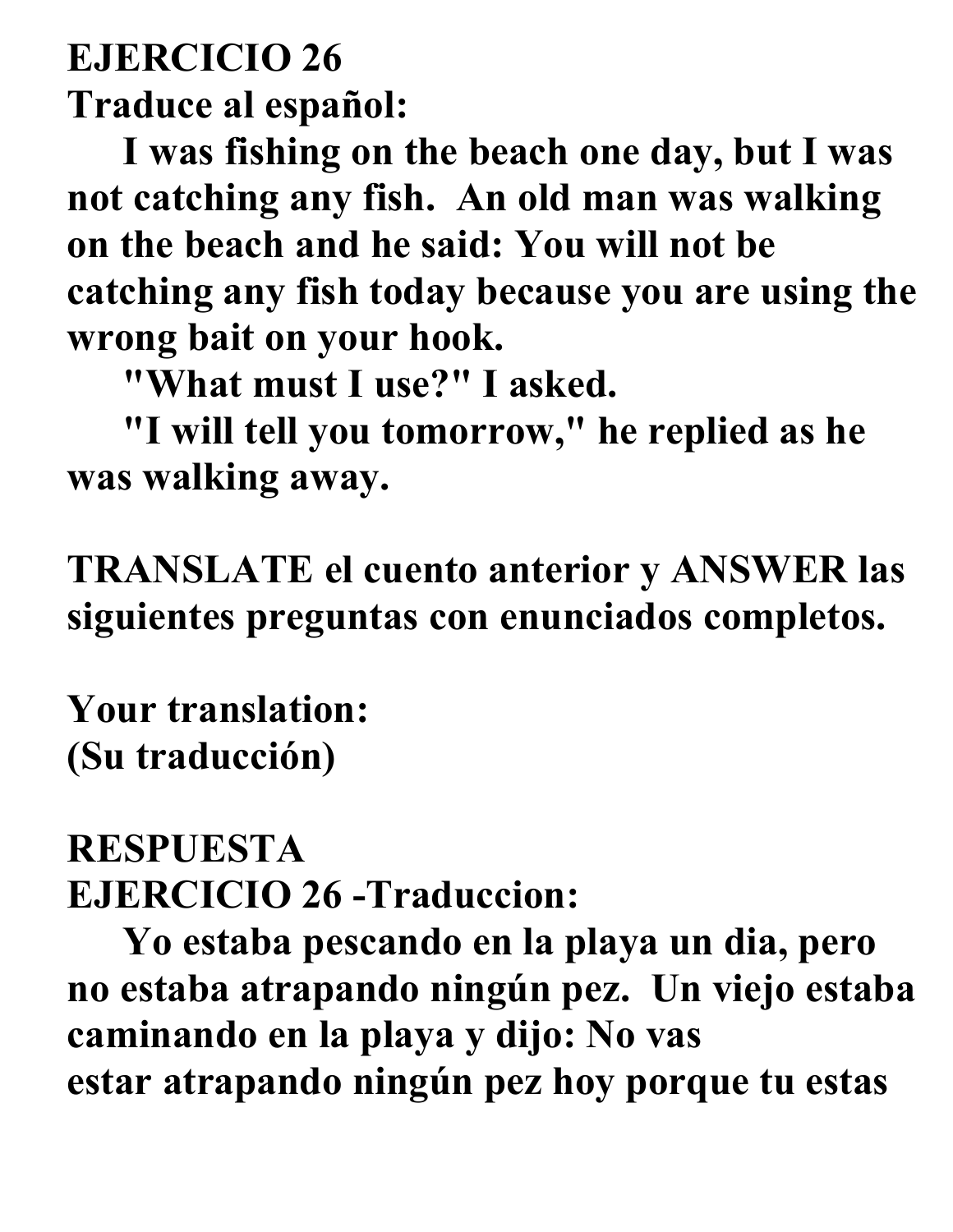**usando la carnada incorrecta en tu anzuelo.**

**¿Que tengo que usar? pregunte.**

**Te dire mañana, el contesto, mientras estaba marchando de aqui.**

## **CONTESTA:**

- **1. What was the narrator doing on the beach?** The narrator was \_\_\_\_\_\_\_\_\_\_\_\_\_\_\_\_\_\_\_\_\_\_.
- **2. Why will he not catch any fish?**
- **3. What was the old man doing?**
- **4. The fish \_\_\_\_\_\_\_\_ \_\_\_\_\_\_\_\_\_\_ biting.**
- **5. Do you know how to fish?**

#### **RESPUESTA**

- **1. fishing**
- **2. He is using the wrong bait.**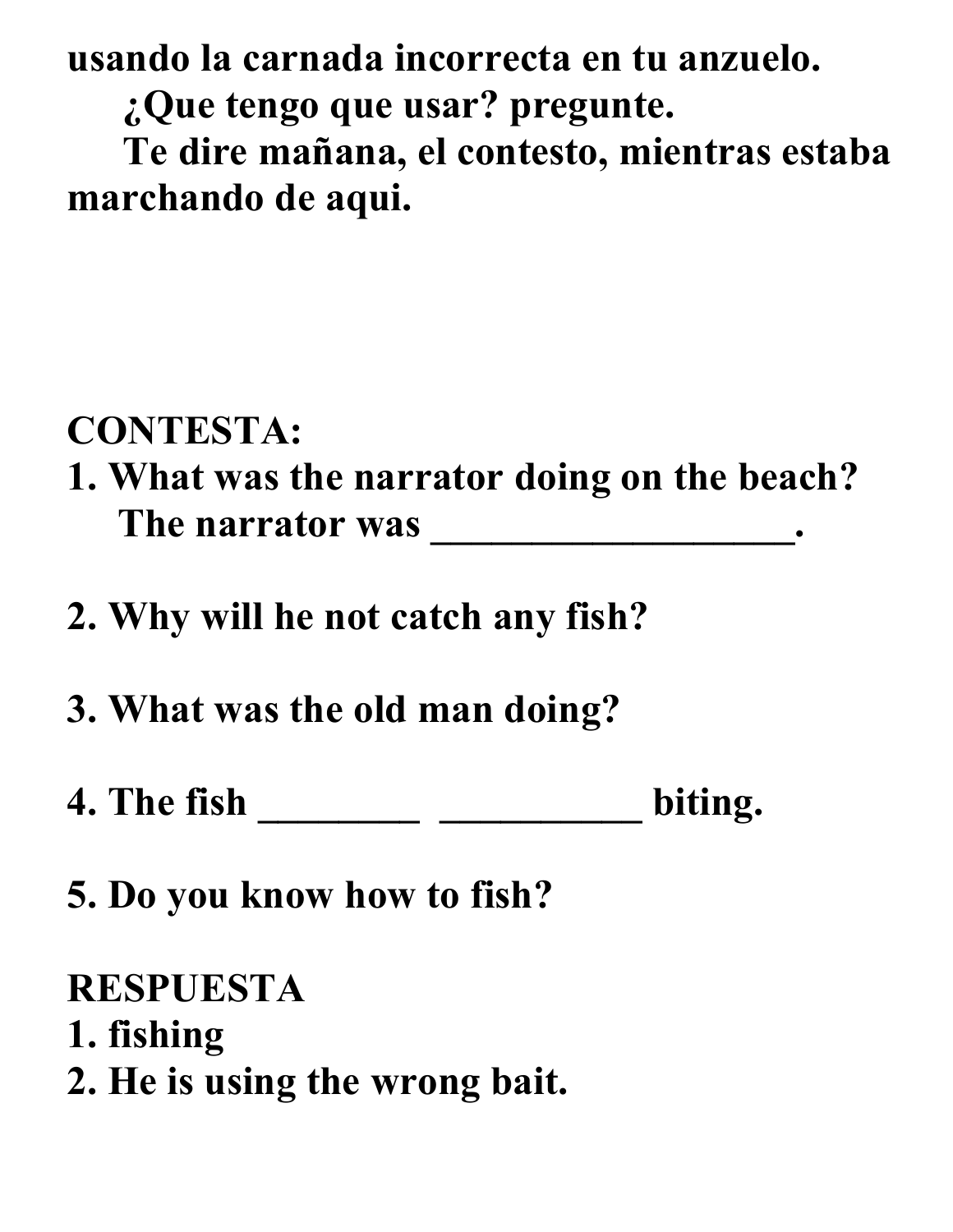- **3. The old man was walking on the beach.**
- **4. were not.**
- **5. ????**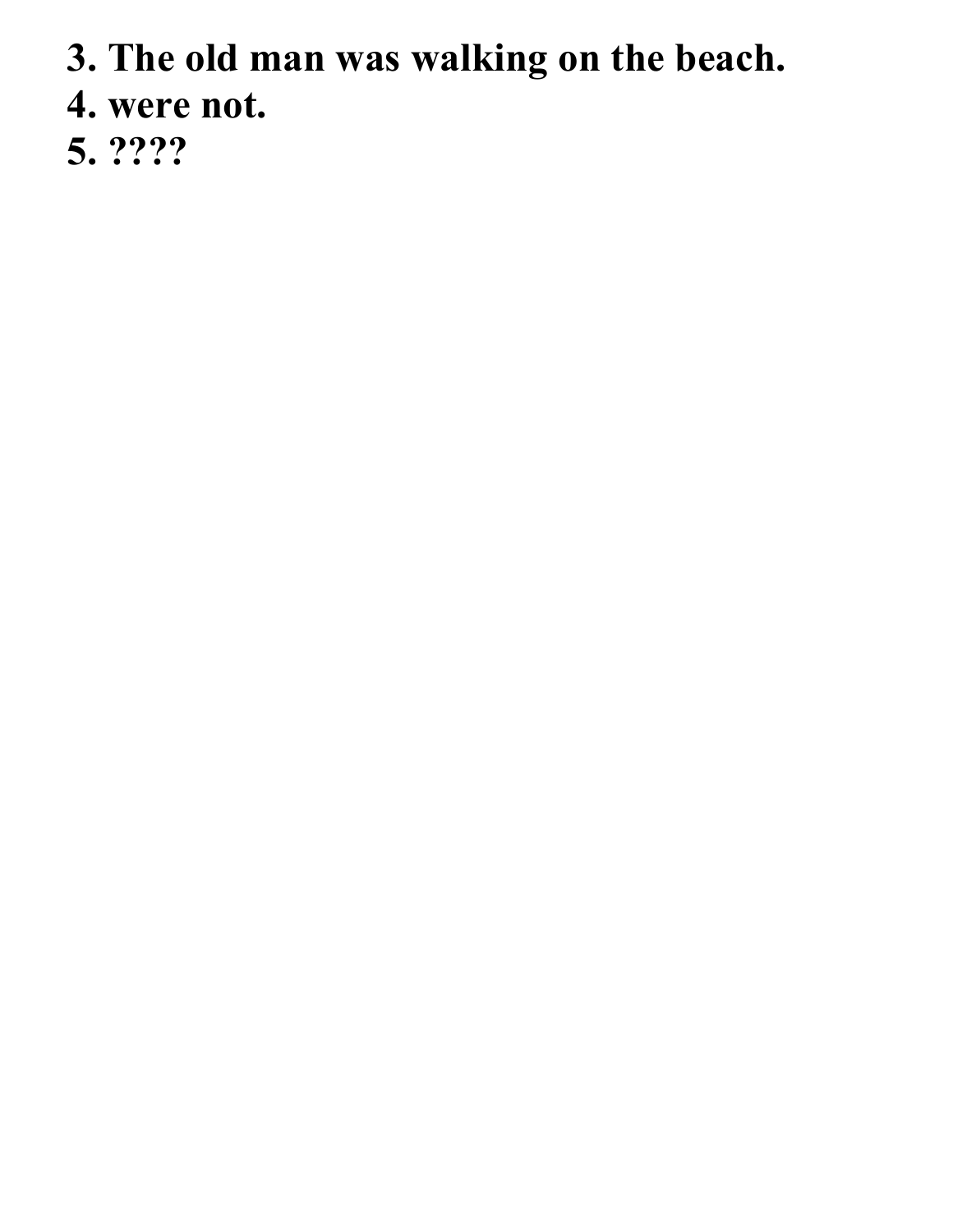**EJERCICIO 27 - Escribe el pasado y participio de los verbos. Traduce el participio a español. Verbo: pasado participio pasado español 1. walk walked have/has walked caminar/caminado 2. talk 3. employ 4. work 5. cook 6. look 7. wash 8. clean 9. play 10. try RESPUESTAS EJERCICO 27 1 - 9, agrega ed: walked, talked, employed, worked, cooked, looked, washed, cleaned, played... 10. tried**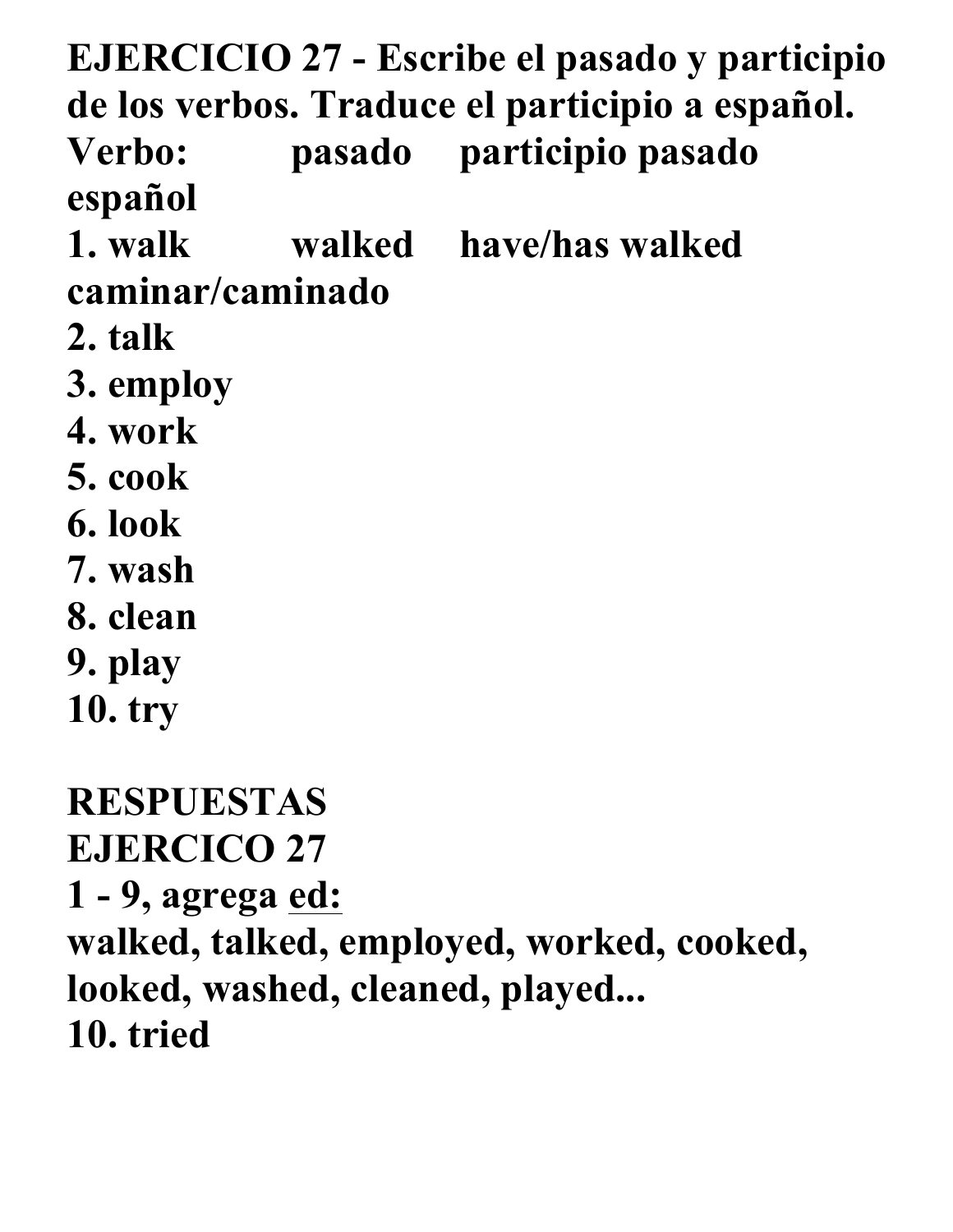## **EJERCICIO 28- The Job Interview**

**A: What kinds of work have you done?**

**B: Well, I have been a cook, a mechanic and a taxi driver.**

**A: Do you think you have had enough experience to be a widget washer?**

**B: Oh, yes. Most of my friends have said that I have skills to be a widget washer. As a matter of fact, my best friend has told me that I have enough intelligence to be the best widget washer in the city.**

**A: I have heard enough. I have come to the conclusion that you are qualified for the job, so**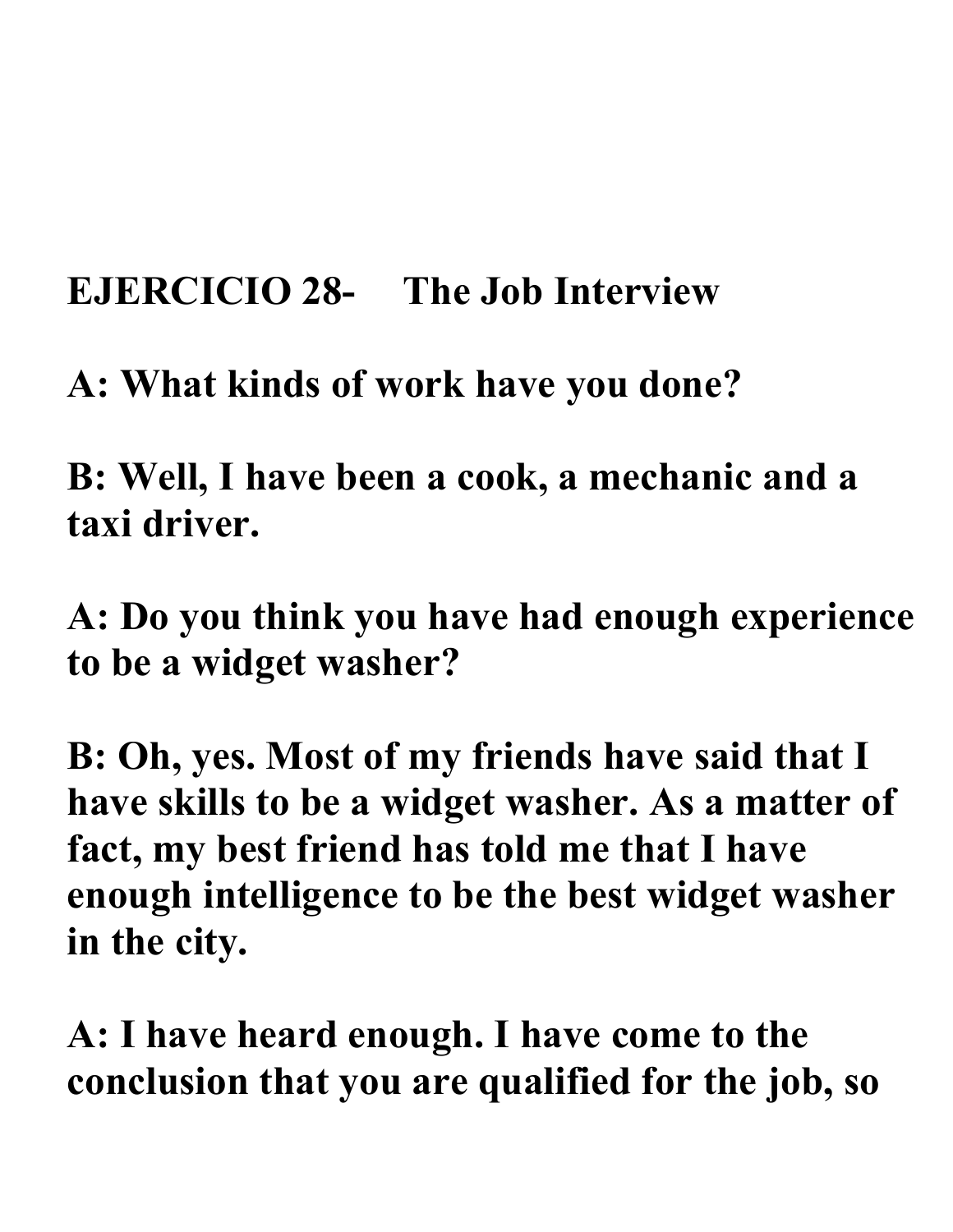# **SU TRADUCCION: RESPUESTA EJERCICIO 28**

**A: ¿Que clases de trabajo ha hecho?** 

**B: Pues, he sido cocinero, mecánico, y chofer de taxi.**

**A: ¿Piensa usted que ha tenido suficiente experiencía**

**de ser lavador de "Widget"?**

**B: Oh, sí.**

**La mayoría de mis amigos han dicho que tengo experiencia de ser un lavador de widget. En realidad, mi mejor amigo me ha dicho que tengo suficiente inteligencia a ser el mejor lavador de widget de la cidudad.**

**A: He oido suficiente. He llegado a la conclusión que es calificado para el trabajo. Está Usted aquilado.**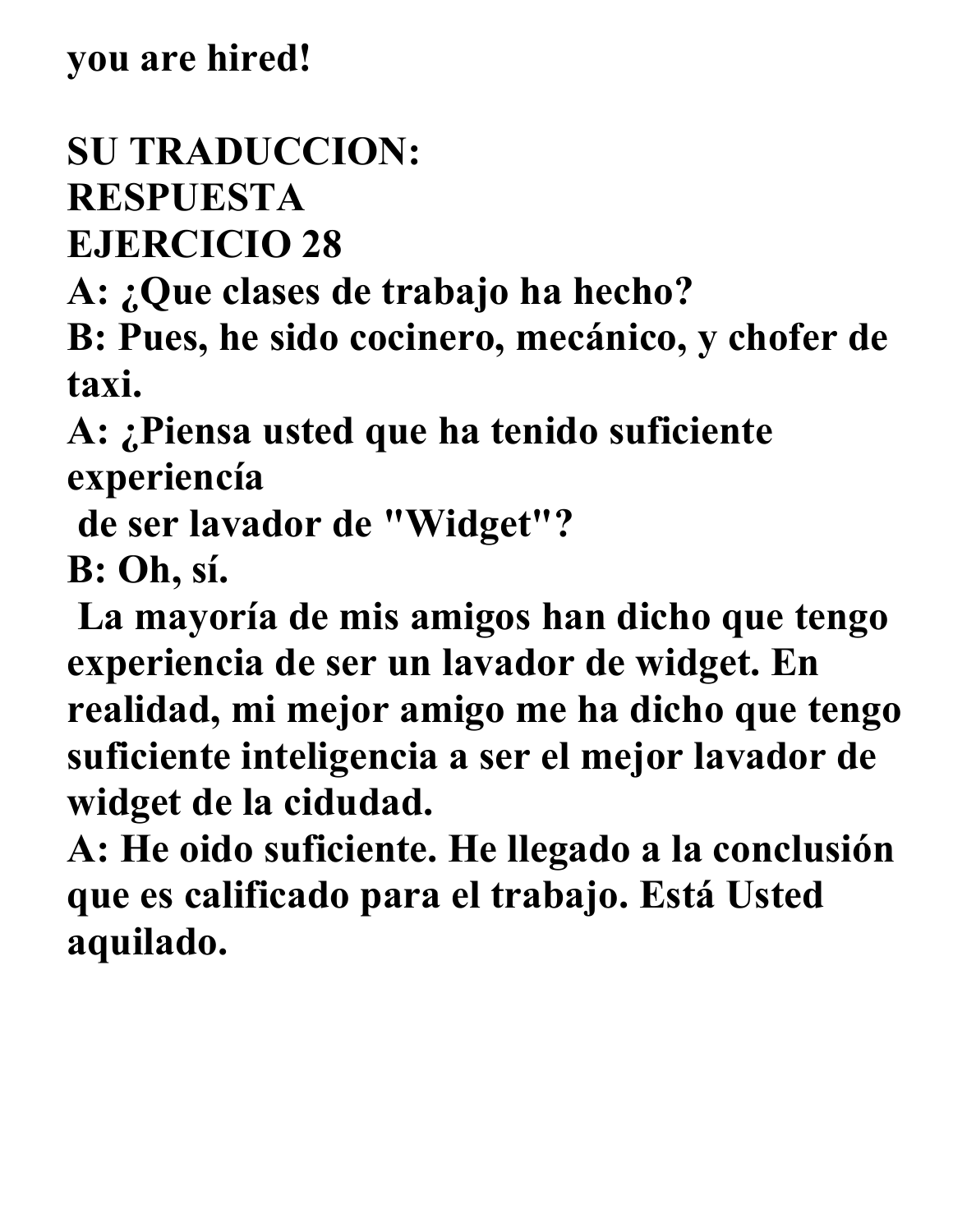## **EJERCICIO 29 -**

**A: Do you know anything about dinosaurs?**

**B: Oh, yes, quite a bit. Dinosaurs had lived on the earth for millions of years before humans had ever appeared. The reason for the disappearance of dinosaurs has been a controversy for a long time, and still has not been solved.**

**A: What do you think had happened to the dinosaurs to have made them disappear?**

**B: It seems that a large meteorite had exploded on earth about sixty five million years ago. The meteorite had made a great deal of dust that had risen up into the atmosphere and had blocked the sun's rays, which then had stopped vegetation from growing. This had led to a shortage of food for the dinosaurs, leading to their extinction.**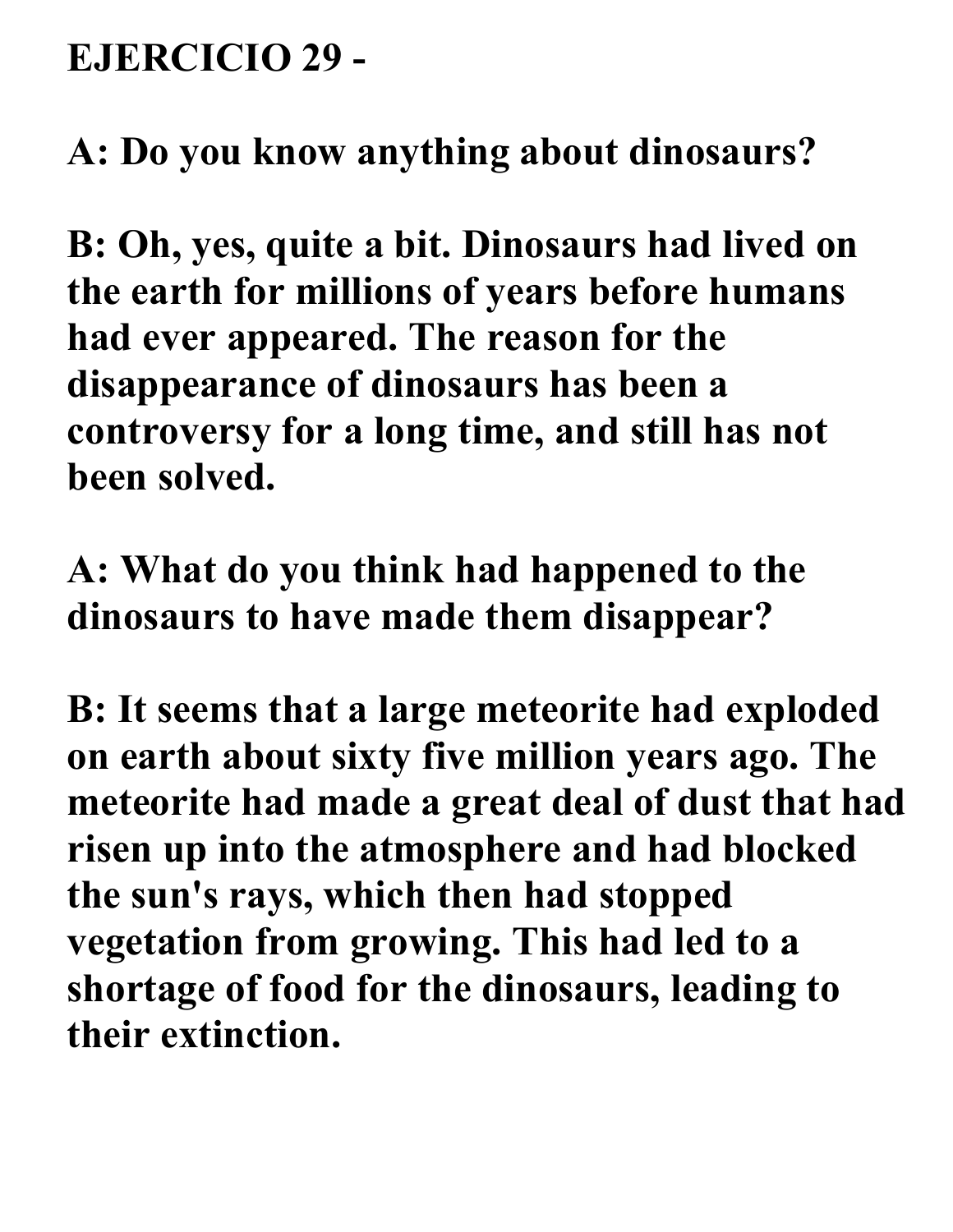# **RESPUESTA EJERCICIO 29:**

**A: ¿Sabes tu algo de dinosaurios?**

**B: Oh, sí, bastante. Dinosaurios habían vivido en la tierra por millones de años antes de que los humanos habían aparecido. El razón por el desaparición de los dinosaurios ha sido un controversia por mucho tiempo, y siempre no ha sido resolvido.**

**A: ¿Que piensas que había pasado a los dinosaurios para haber hecho que desaparacer? B: Parece que un meteorito grande había estallado hace aproximadamente 65 millones de años. El meteorito había hecho mucho polvo que había subido hacia arriba al atmósfera y había obstruido las rayas del sol, que entonces había parado el crecemiento de vegetación. Esta había resultado en un escaso de comida para los dinosaurios, resultando en su extinción.**

# **EJERCICIO 30-**

**A: How long will you have studied English when**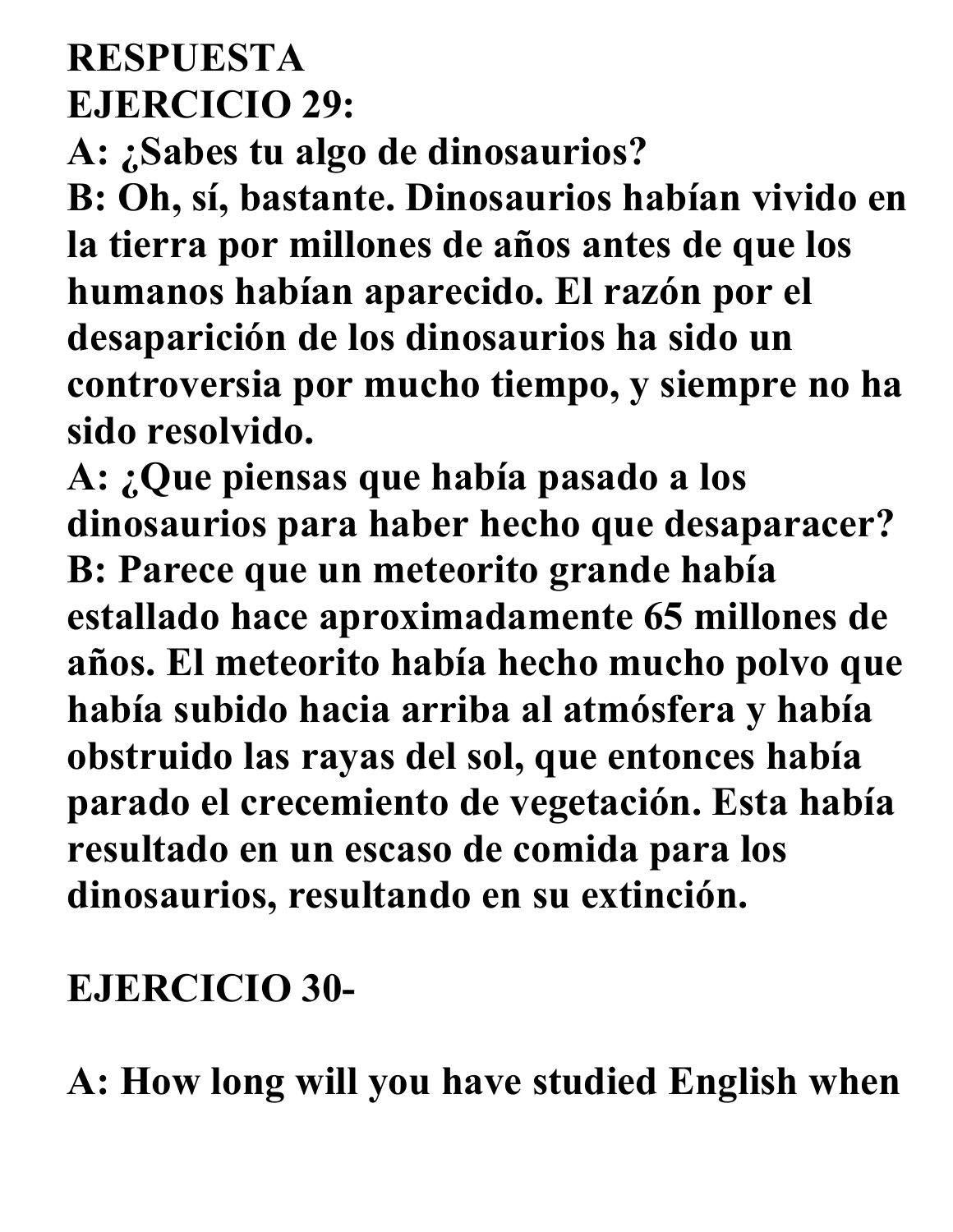**you will have finished this course?**

**B: Oh, at the end of this course I will have studied English for a total of twenty seven years.**

**A: Twenty seven years? But you still have not mastered the English language!**

**B: Ha, ha, ha. That shows how difficult English is to learn, and how determined I am to learn it!! Besides, I know many people who will have spent more years studying English than I, and they do not even know the alphabet.**

**SU TRADUCCION:**

# **RESPUESTA EJERCICIO 30: ANTEFUTURO A: ¿Cuanto tiempo habrás estudiado inglés cuando habrás terminado este curso?**

**B: O, al fin de ese curso yo habré estudiado**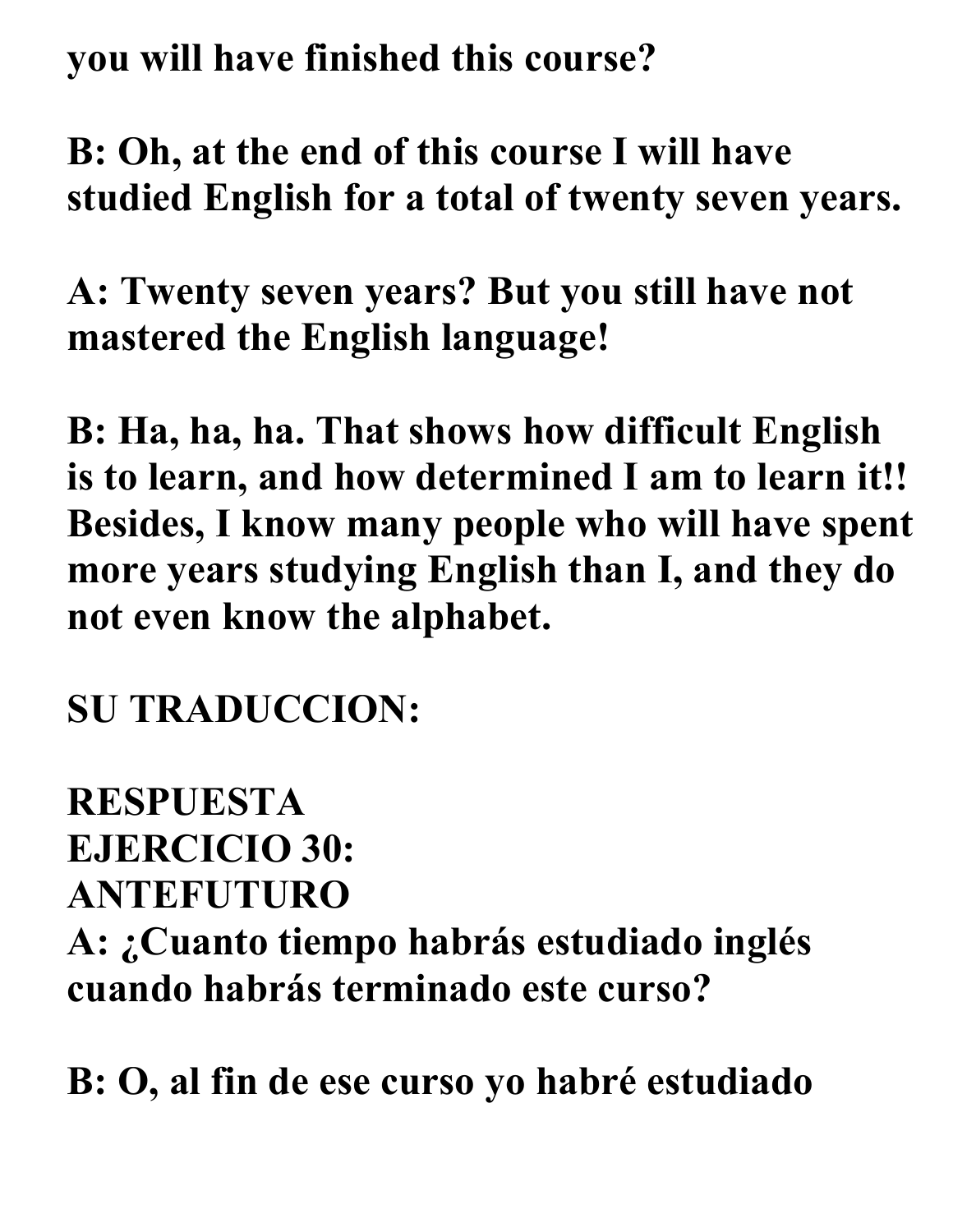**inglés en total por 27 años.**

**A: ¡27 años! ¡Pero todavía no has dominado el idioma inglés!**

**B: Ja, ja, ja, ja. Esa muestra que tan difícil es de aprender inglés, y -**

 **¡que tan resuelto soy en aprenderlo! Además yo conozco mucha gente quienes habrían pasado más años que yo estudiando inglés, y ¡ni saben el alfabeto!**

**EJERCICIO 31 - TRADUZCA:**

**A: May I help you?**

**B: Yes, please. May I see what you have in living room rugs?**

**A: Yes you may. What particular style would you like to see?**

**B: None in particular. Anything that you have that might be good for a hacienda style house.**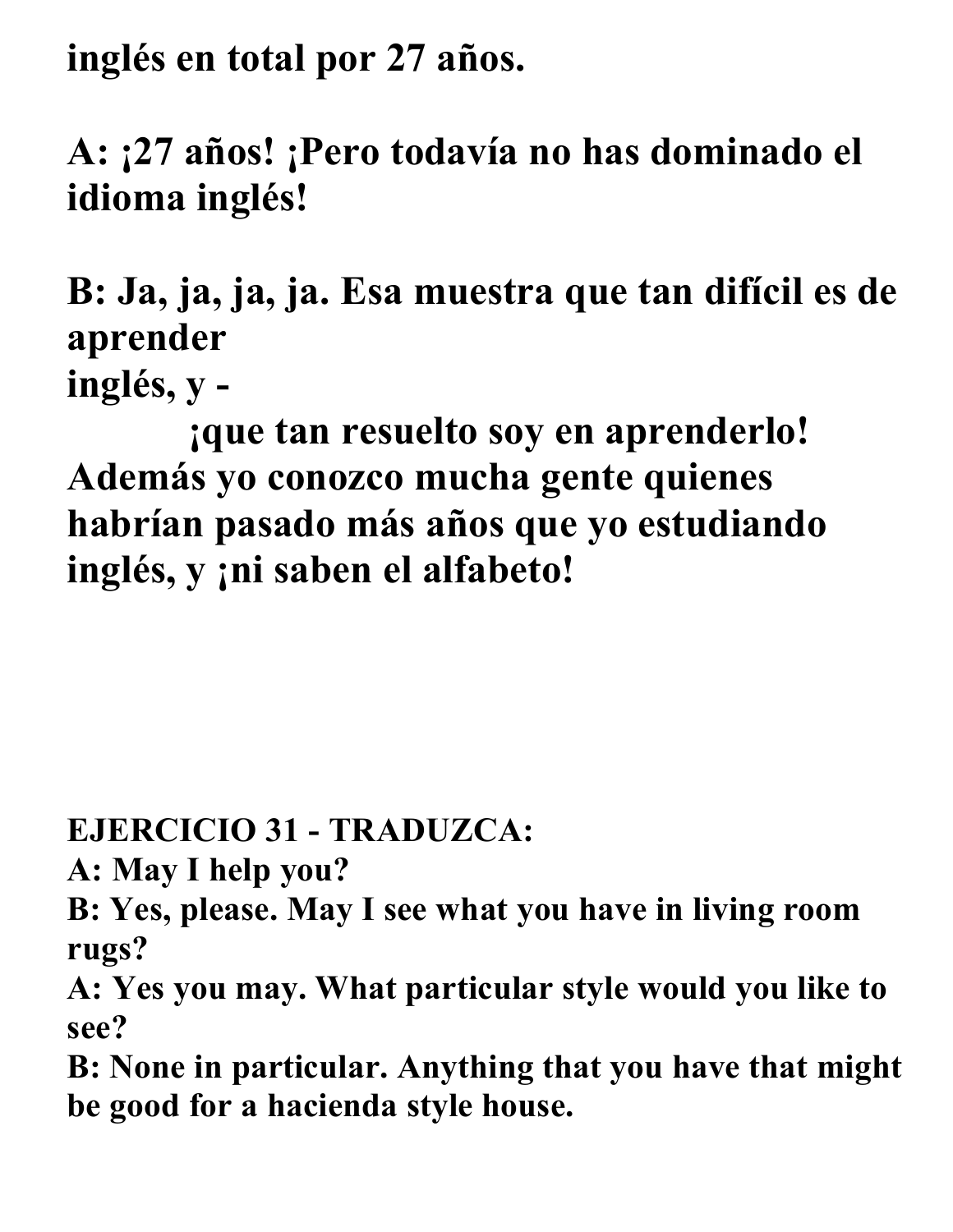**A: Well, if I were you, I would consider how Oaxaca style rugs would beautify your house.**

**B: Well, I would buy Oaxaca style rugs if I could, but they are too expensive.**

**A: Can I offer a suggestion?**

**B: Yes, you may.**

**A: If you were to buy two rugs, I would be able to give you a discount.**

**B: Might I be able to do that?**

**A: Oh, yes, because the store owner wishes the customer receive the best service we can provide.**

**B: Very good. I wish I had come to this store to buy rugs before. Thank you very much for your assistance.**

**A: You are very welcome**

#### **RESPUESTA**

# **EJERCICIO 31: SUBJUNCTIVO: May, Might, Should, Could**

**A: ¿Te puede ayudar?**

**B: Sí, porfavor. ¿Me permites ver lo que tienes de alfombras para sala?**

**A: Sí, puedes. Cual estilo especial quieres ver?**

**B: Ningún especial. Cualquier que tienes que posiblemente sea buena una casa estilo hacienda. A: Pues, si fuera tu, concidería como una alfombra Oaxaca embellecería tu casa.**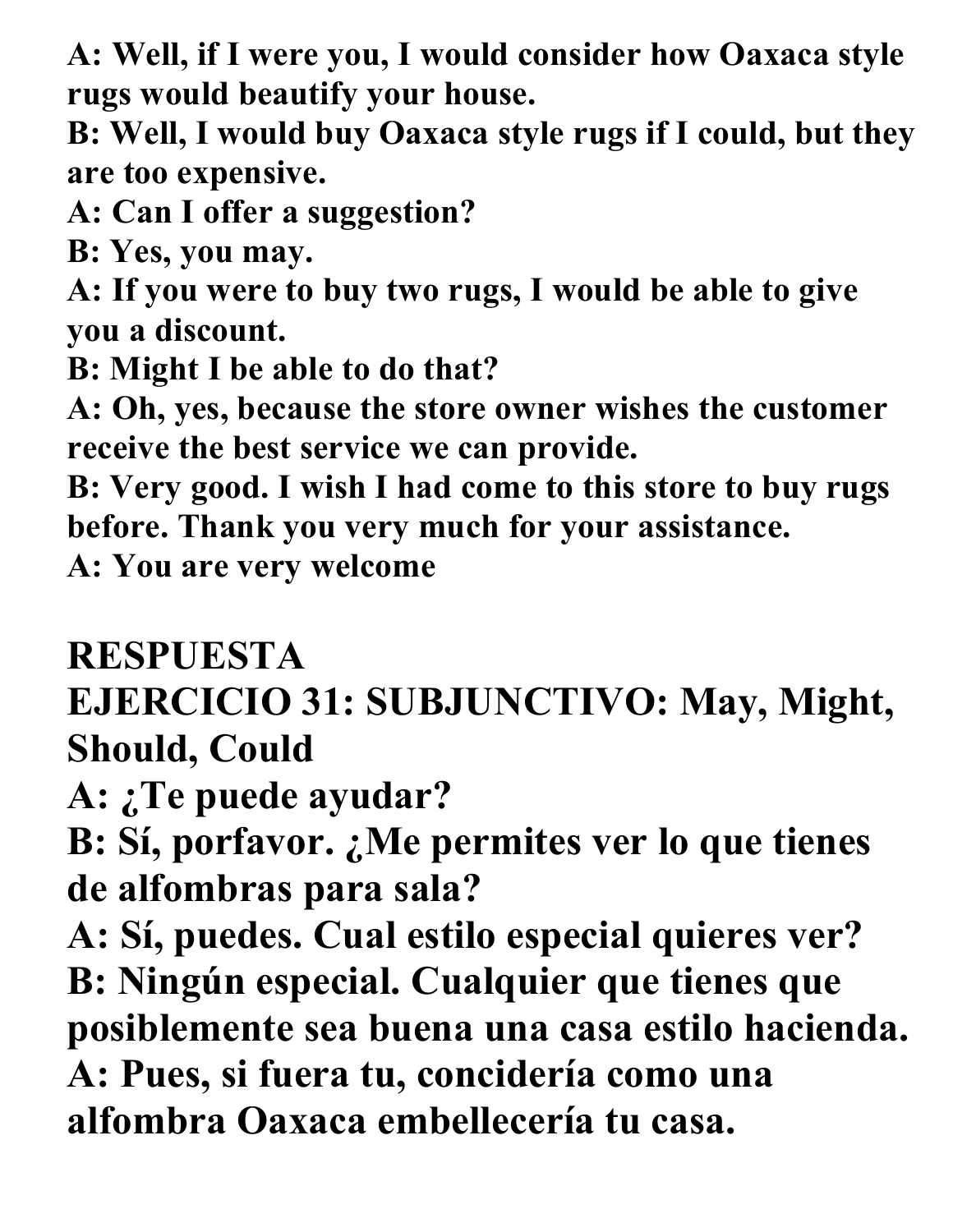- **B: Pues, compraría una alfombra Oaxaca si podía, pero son demasiadas caras.**
- **A: ¿Me permites hacer una sugerencia?**
- **B: Sí puedes.**
- **A: Si compraría dos alfombras, podría darte un descuento.**
- **B: ¿Es posible que lo hago?**

**A: O, sí, porque el dueño de esta tienda desea que los clientes reciben el mejor servicio que podemos ofrecer.**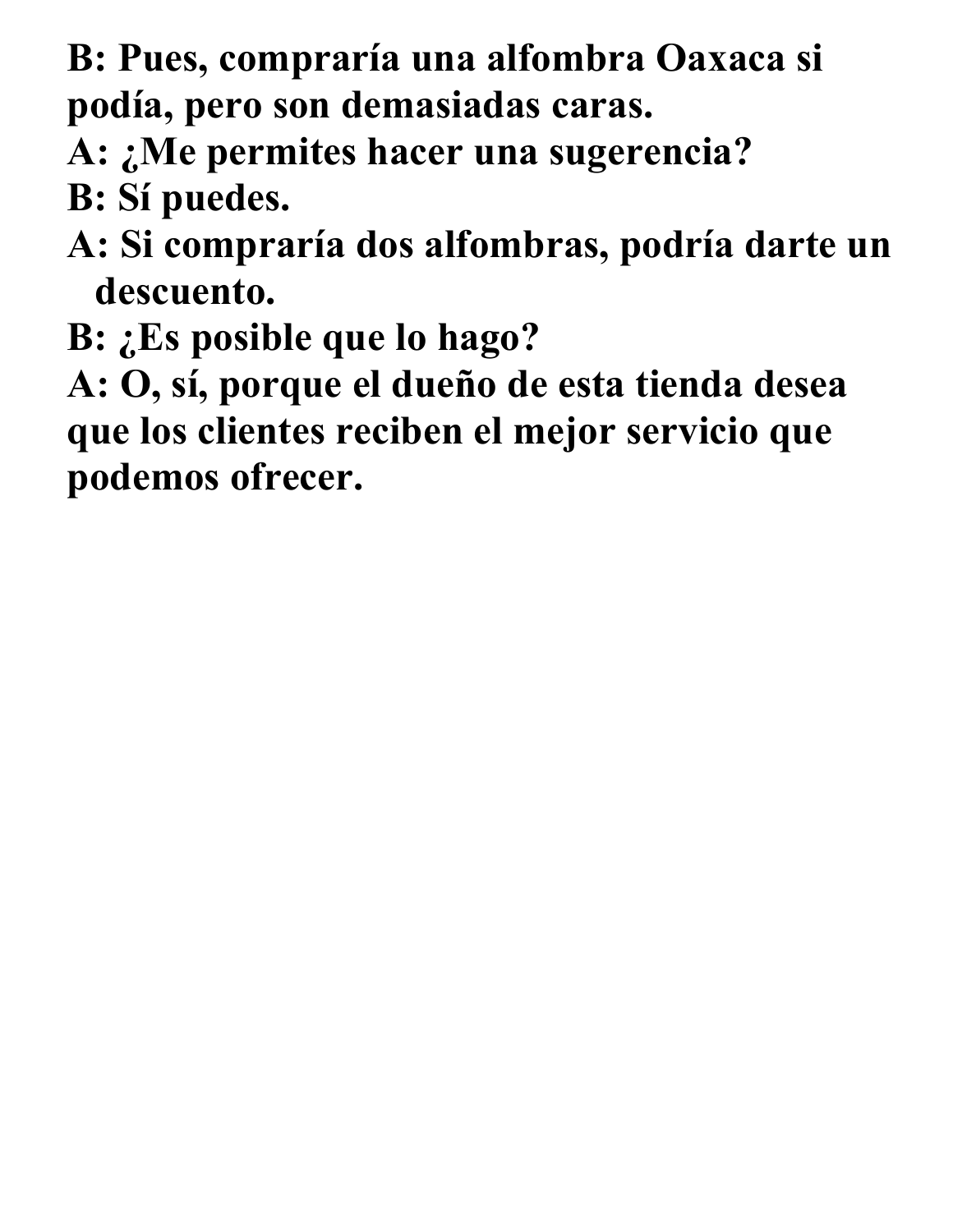# **EJERCICIO 32 - TRADUZCA:**

 **Once I was talking to nobody in particular when somebody came up to me and asked if I had seen anybody looking for everyone who had green hair.**

 **I said that I had not seen anyone with green hair, but I had seen some people with blue hair, but each of them was also wearing a wig.**

 **He said that none of these people was the kind of person he had been looking for, and that he would keep on looking until he found everyone.**

## **RESPUESTA EJERCICIO 32: PRONOMBRES INDEFINIDOS**

 **Una vez yo estaba hablando a ninguna persona especial, cuando alguien me acercó y me pregunto si yo había visto a alguien buscando todas personas cuales tenían pelo verde.**

 **Yo dije que no había visto nadie con pelo verde, pero sí había visto algunas personas con pelo azul, pero cado uno de ellos traía puesto una**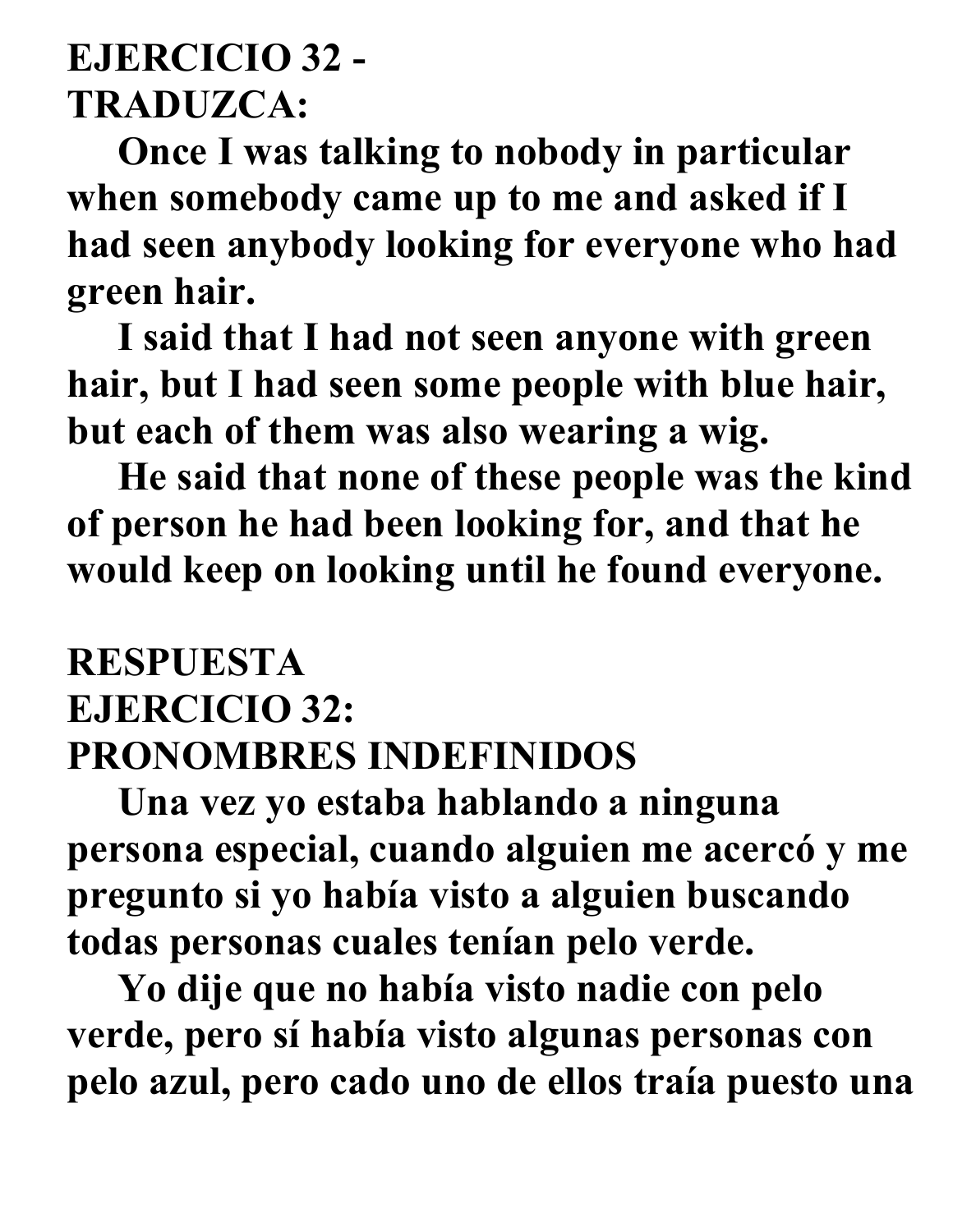**peluca.**

 **El dijo que ningúna de estas personas fue la clase de personas que el había estado buscando, y que el seguiría buscando hasta que el consequia todos.**

# **EJERCICIO 33 - TRADUZCA**

- **1. El niño está al lado del arbol.**
- **2. Estabamos caminando a través el bosque.**
- **3. Mi perro corrió al lado del carro al lo largo del camino.**
- **4. Estamos por un lado de ellos.**
- **5. toward.**
- **6. up**
- **7. near**
- **8. behind**
- **9. during**
- **10. before**

# **RESPUESTAS**

**EJERCICIO 33-**

**1. El niño está al lado del arbol. The boy is beside**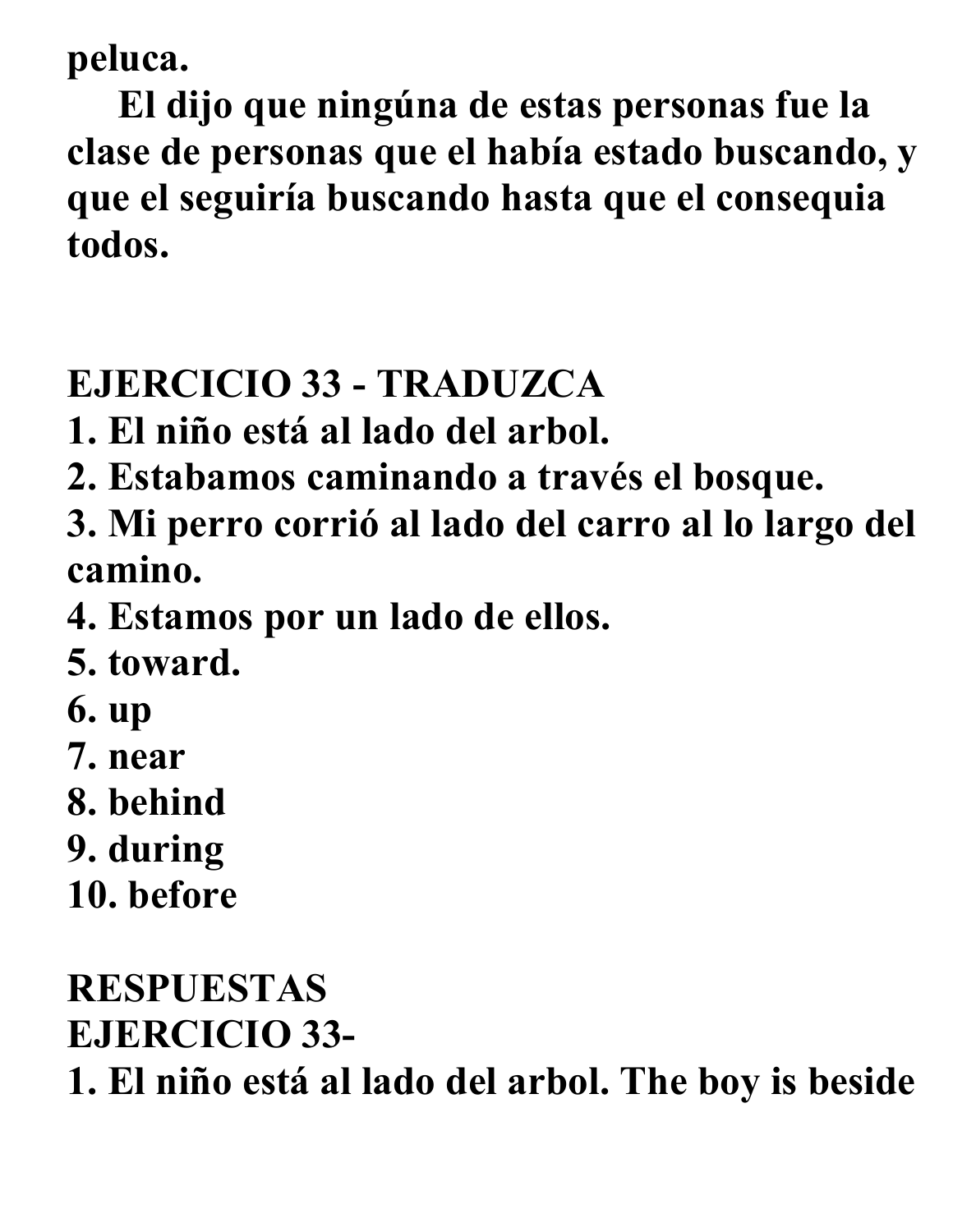**the tree.**

**2. Estabamos caminando a través el bosque. We were walking through the forest.**

**3. Mi perro corrió al lado del carro al lo largo del camino. My dog ran beside the car along the street.**

**4. Estamos por un lado de ellos. We are beside them.**

- **5. toward - hacia**
- **6. up - arriba**
- **7. near - cerca**
- **8. behind - detrás**
- **9. during - durante**
- **10. before - antes**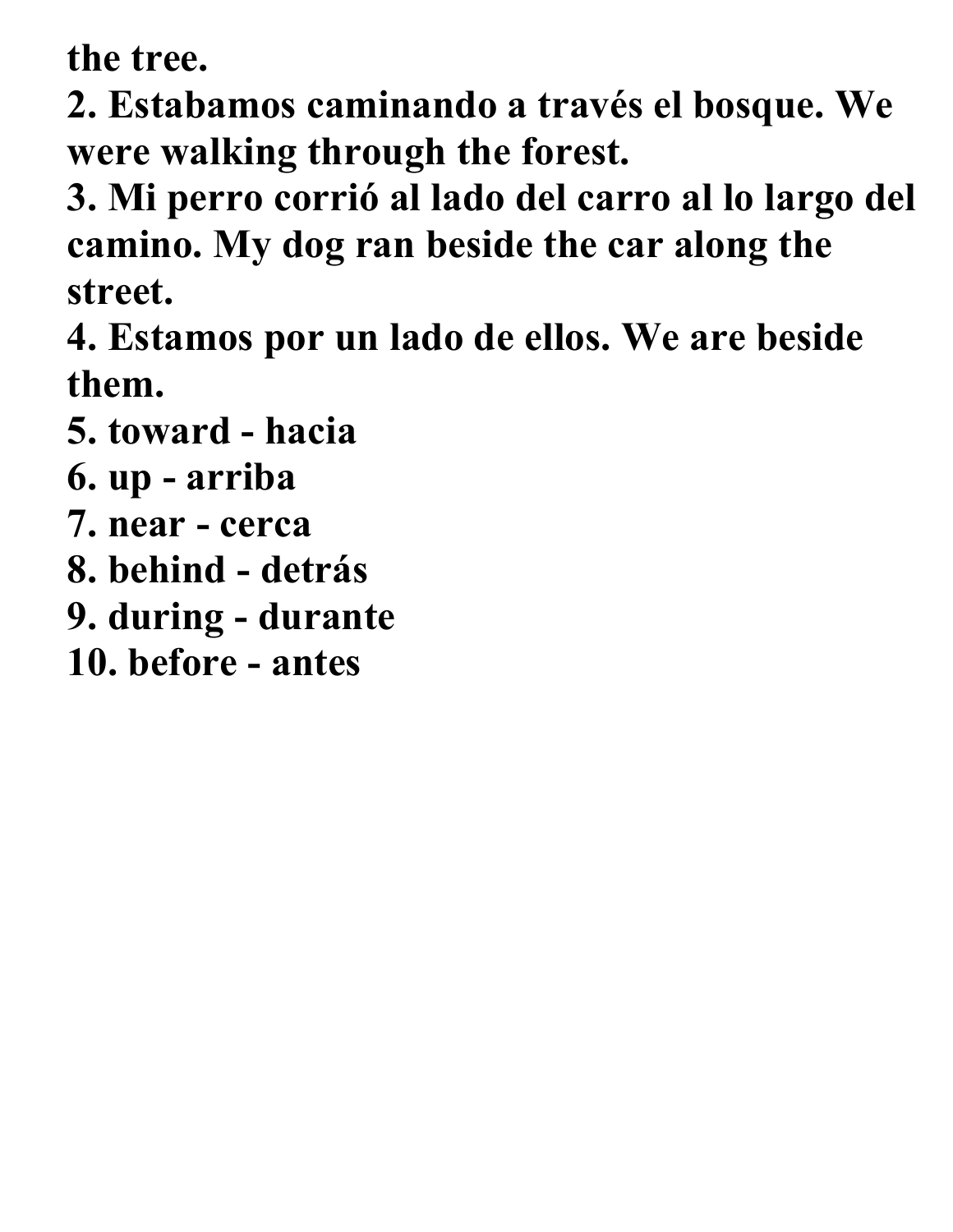#### **EJERCICIO 34 - TRADUCELA**

**Scene: A tavern, late at night. Two friends have been drinking and are making toasts.**

**A: Here's to the bend in the road.**

**B. Here's to the tree at the bend in the road.**

**A. To the leaves on the tree at the bend in the road.**

**B: To the rock under the tree at the bend in the road.**

**A: To the bug on top of the rock under the tree at the bend of the road.**

**B: To the worm underneath the rock that's under the tree that's at the bend of the road.**

**A: Here's to the wind that blows through the leaves on the tree that stands at the bend of the road.**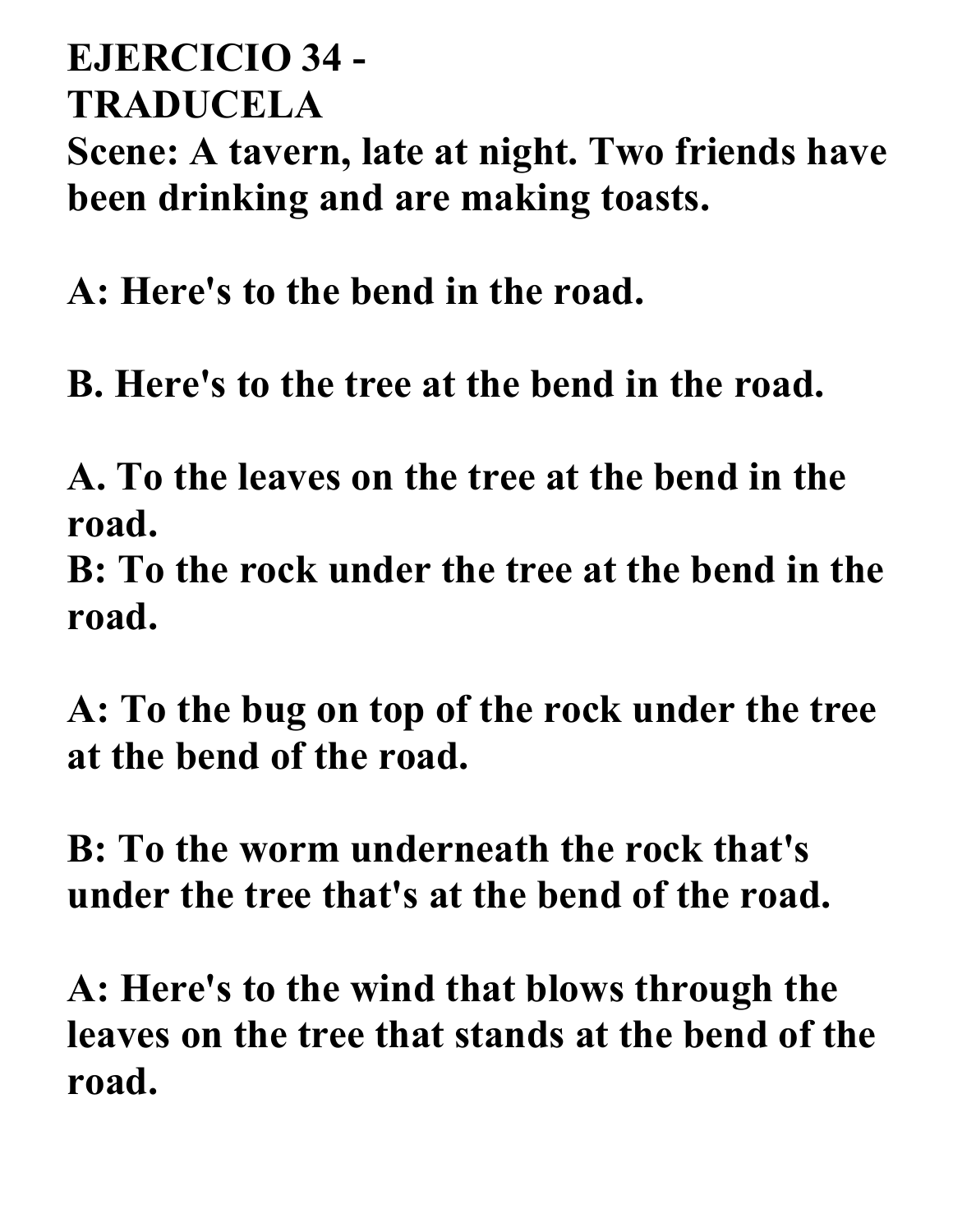**B: Here's to the bird that flies over the tree at the bend of the road.**

**A: And, finally, here's to the bush that is beside the tree that is at the bend of the road. Let's go home!!**

## **SU TRADUCCION:**

# **RESPUESTA**

**EJERCICIO 34**

**Escena: una taverna, muy noche, dos amigos han estado tomando y están brindando:**

- **A: Brindemos por la curva en el camino.**
- **B: Brindemos por el arbol en la curva en el camino.**
- **A: Por las hojas del arbol en la curva en el camino.**
- **B: Por la roca bajo el arbol en la curva en el camino.**
- **A: Por el insecto sobre la roca bajo el arbol en la curva del camino.**
- **B: Por el gusano debajo de la roca que está bajo el arbol que está en la curva del camino.**
- **A: Brindemos por el viento que sopla atraves las hojas del arbol que está en la curva del camino.**